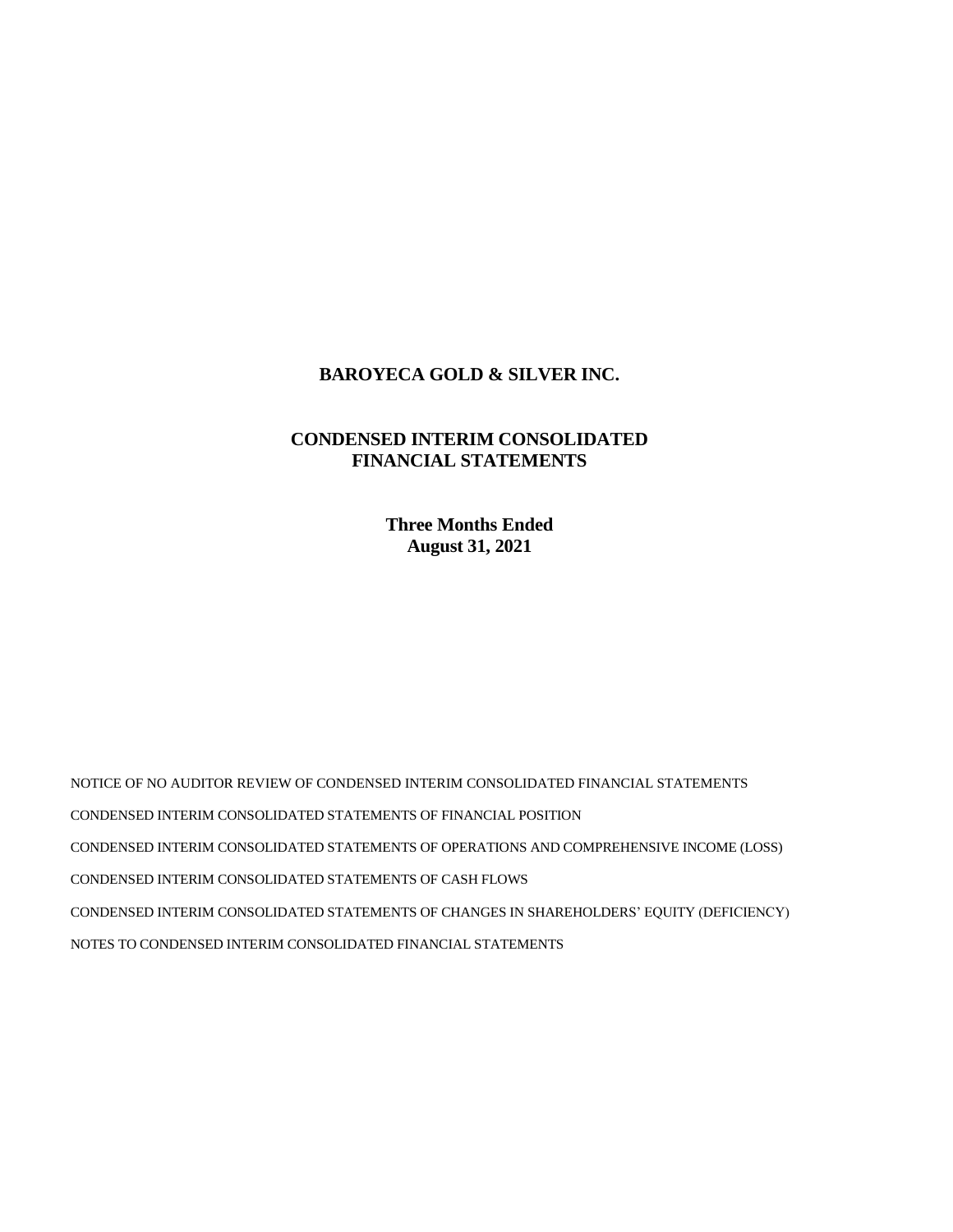# **BAROYECA GOLD & SILVER INC. August 31, 2021**

# NOTICE OF NO AUDITOR REVIEW OF CONDENSED INTERIM CONSOLIDATED FINANCIAL STATEMENTS

Under National Instrument 51-102, Part 4, subsection 4.3(3) (a), if an auditor has not performed a review of the condensed interim consolidated financial statements, they must be accompanied by a notice indicating that the financial statements have not been reviewed by an auditor.

The Company's independent auditor has not performed a review of these financial statements in accordance with standards established by the Canadian Institute of Chartered Accountants for a review of interim financial statements by an entity's auditor.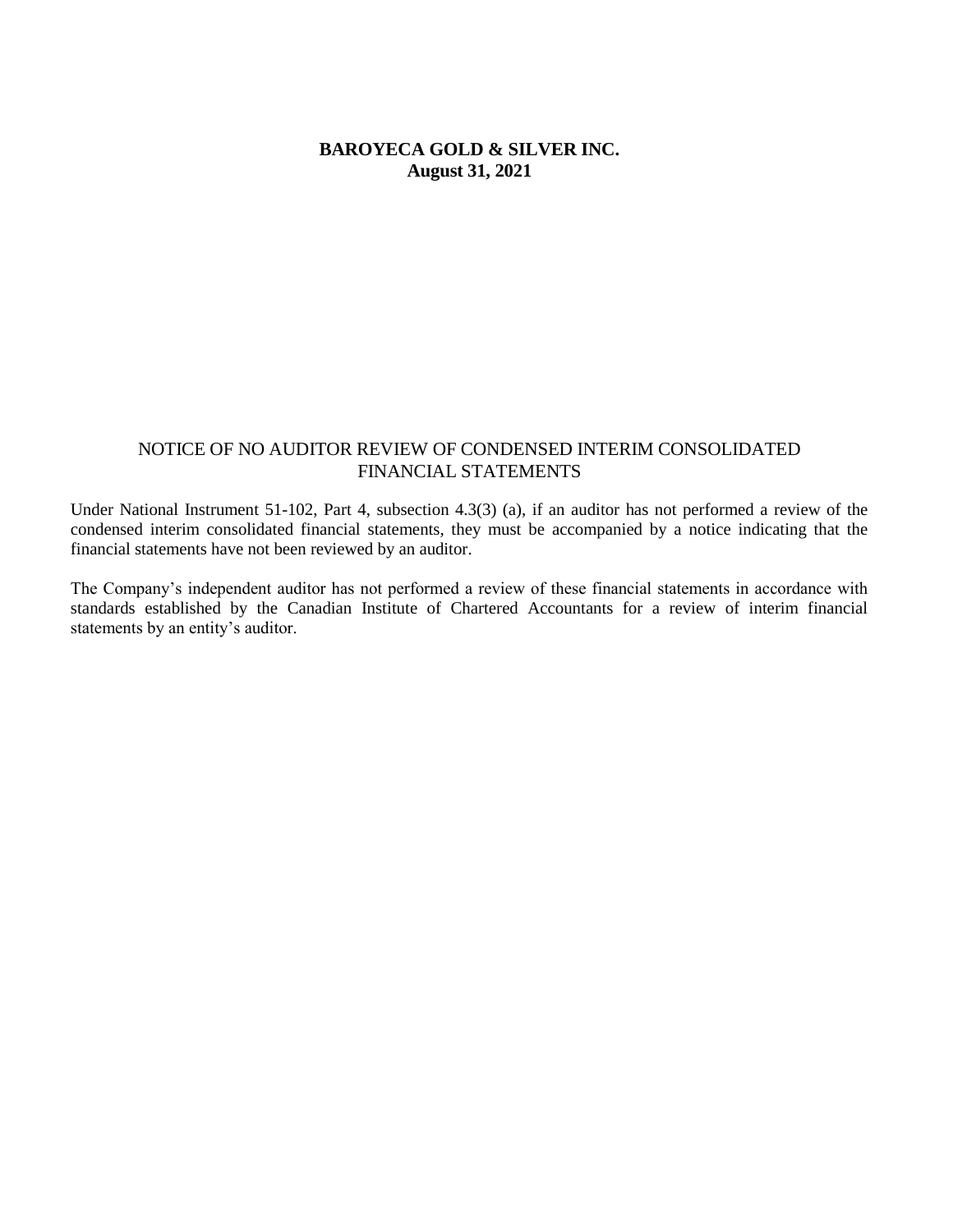# **BAROYECA GOLD & SILVER INC. CONDENSED INTERIM CONSOLIDATED STATEMENTS OF FINANCIAL POSITION**

(Expressed in Canadian dollars) (Unaudited – See Notice)

|                                                   | August 31,<br>2021 | May 31,<br>2021   |
|---------------------------------------------------|--------------------|-------------------|
|                                                   |                    |                   |
| <b>ASSETS</b>                                     |                    |                   |
| <b>CURRENT</b>                                    |                    |                   |
| Cash                                              | \$<br>1,688,701    | \$<br>2,168,830   |
| Marketable securities - Note 5                    |                    | 93,697            |
| GST receivable                                    | 34,811             | 32,719            |
| Investment                                        | 50,000             |                   |
| Prepaid expenses                                  | 17,646             | 6,271             |
|                                                   | 1,791,158          | 2,301,517         |
| <b>Exploration</b> advances                       | 168,885            | 170,321           |
| Exploration and evaluation assets - Note 6        | 2,954,776          | 2,669,367         |
|                                                   |                    |                   |
|                                                   | \$<br>4,914,819    | \$<br>5, 141, 205 |
| <b>LIABILITIES</b>                                |                    |                   |
| <b>CURRENT</b>                                    |                    |                   |
| Accounts payable and accrued liabilities - Note 7 | \$<br>193,817      | \$<br>280,282     |
| Due to related parties - Note 10                  | 80,736             | 48,936            |
|                                                   | 274,553            | 329,218           |
| <b>SHAREHOLDERS' EQUITY (DEFICIENCY)</b>          |                    |                   |
| Capital Stock - Note 9                            | 12,519,379         | 12,498,754        |
| Share-Based Payment reserves                      | 784,371            | 784,371           |
| Deficit                                           | (8,661,650)        | (8,471,792)       |
| Accumulated other comprehensive income            | (1, 834)           | 654               |
|                                                   | 4,640,266          | 4,811,987         |
|                                                   |                    |                   |
|                                                   | \$<br>4,914,819    | \$<br>5, 141, 205 |

 **NATURE AND CONTINUANCE OF OPERATIONS** *(Note 1)* **COMMITMENTS** *(Note 14)*

 **Approved on behalf of the Board:**

Richard Wilson – Director Douglas Eacrett – Director

*"Richard Wilson" "Douglas Eacrett"*

The accompanying notes are an integral part of these condensed consolidated financial statements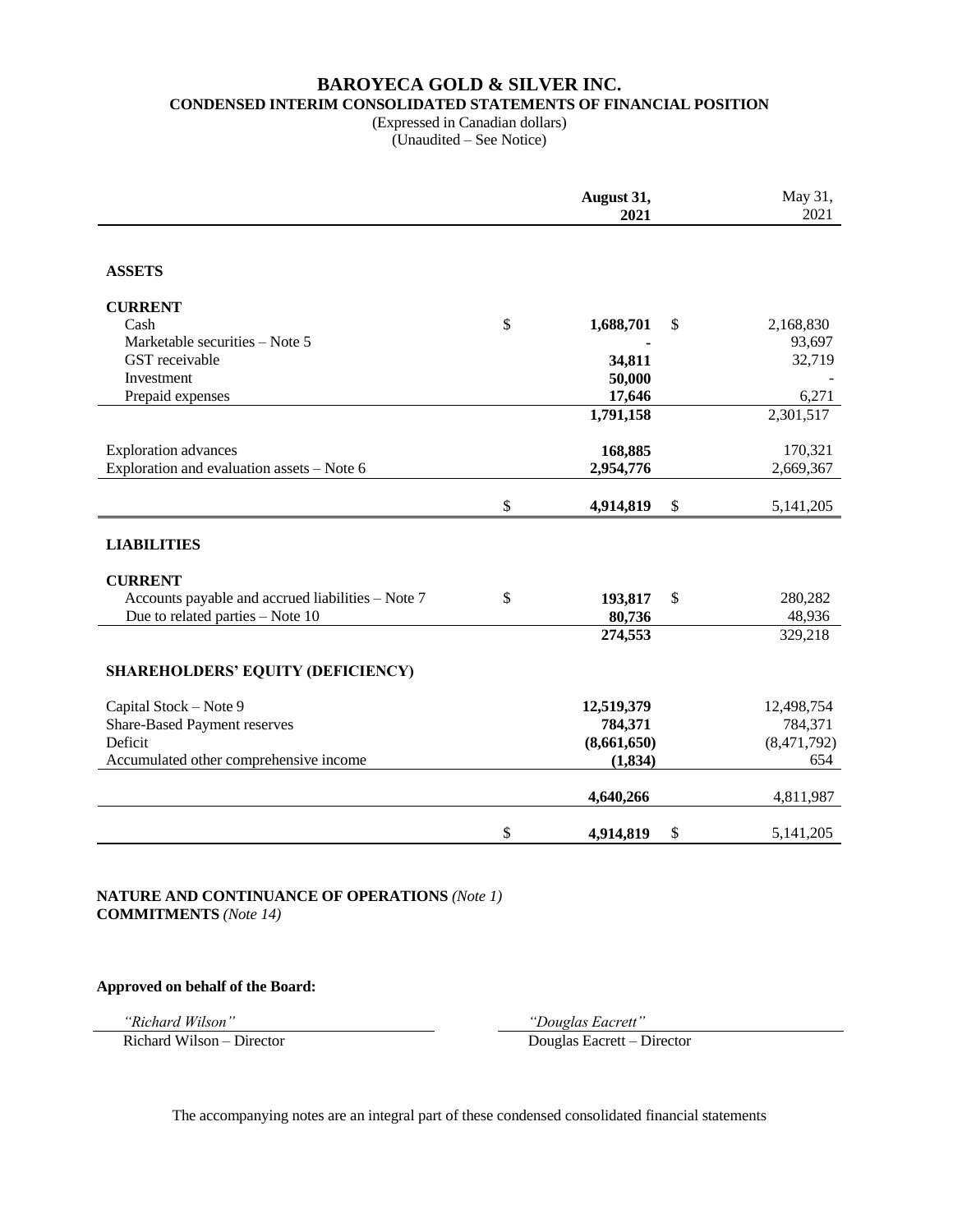# **BAROYECA GOLD & SILVER INC.**

# **CONDENSED INTERIM CONSOLIDATED STATEMENTS OF OPERATIONS AND COMPREHENSIVE INCOME (LOSS)**

|                                                                    | <b>Three Months</b><br><b>Ended</b><br>August 31, |               | Three Months<br>Ended<br>August 31, |
|--------------------------------------------------------------------|---------------------------------------------------|---------------|-------------------------------------|
|                                                                    | 2021                                              |               | 2020                                |
|                                                                    |                                                   |               |                                     |
| <b>EXPENSES</b>                                                    | \$<br>375                                         | <sup>\$</sup> | 49                                  |
| <b>Bank</b> charges<br>Consulting fees $-$ Note 10                 |                                                   |               |                                     |
| Insurance                                                          | 110,050                                           |               |                                     |
|                                                                    | 3,992<br>600                                      |               | 15,000                              |
| Management and director fees - Note 10<br>Office and miscellaneous | 22,288                                            |               | 1,574                               |
| Professional fees – Note 10                                        |                                                   |               | 35,250                              |
| Transfer agent and filing fees                                     | 37,087<br>8,423                                   |               | 2,053                               |
| Website, marketing and promotion                                   | 8,880                                             |               |                                     |
|                                                                    |                                                   |               |                                     |
|                                                                    |                                                   |               |                                     |
| <b>NET LOSS BEFORE OTHER INCOME</b>                                | (191, 695)                                        |               | (53,926)                            |
| <b>Interest income</b>                                             | 1,837                                             |               |                                     |
| Unrealized gain (loss) on marketable securities                    |                                                   |               | 112,000                             |
| NET INCOME (LOSS) FOR THE PERIOD                                   | (189, 858)                                        |               | 58,074                              |
| <b>Translation adjustment</b>                                      | (2,488)                                           |               |                                     |
| <b>COMPREHENSIVE INCOME (LOSS) FOR THE PERIOD</b>                  | (192,346)                                         |               | 58,074                              |
| <b>INCOME (LOSS) PER SHARE</b>                                     |                                                   |               |                                     |
| <b>Basic and diluted</b>                                           | \$<br>(0.02)                                      | $\mathcal{S}$ | 0.01                                |
|                                                                    |                                                   |               |                                     |
| WEIGHTED AVERAGE NUMBER OF                                         |                                                   |               |                                     |
| <b>SHARES OUTSTANDING</b>                                          | 37,488,006                                        |               | 5,768,298                           |

The accompanying notes are an integral part of these condensed consolidated financial statements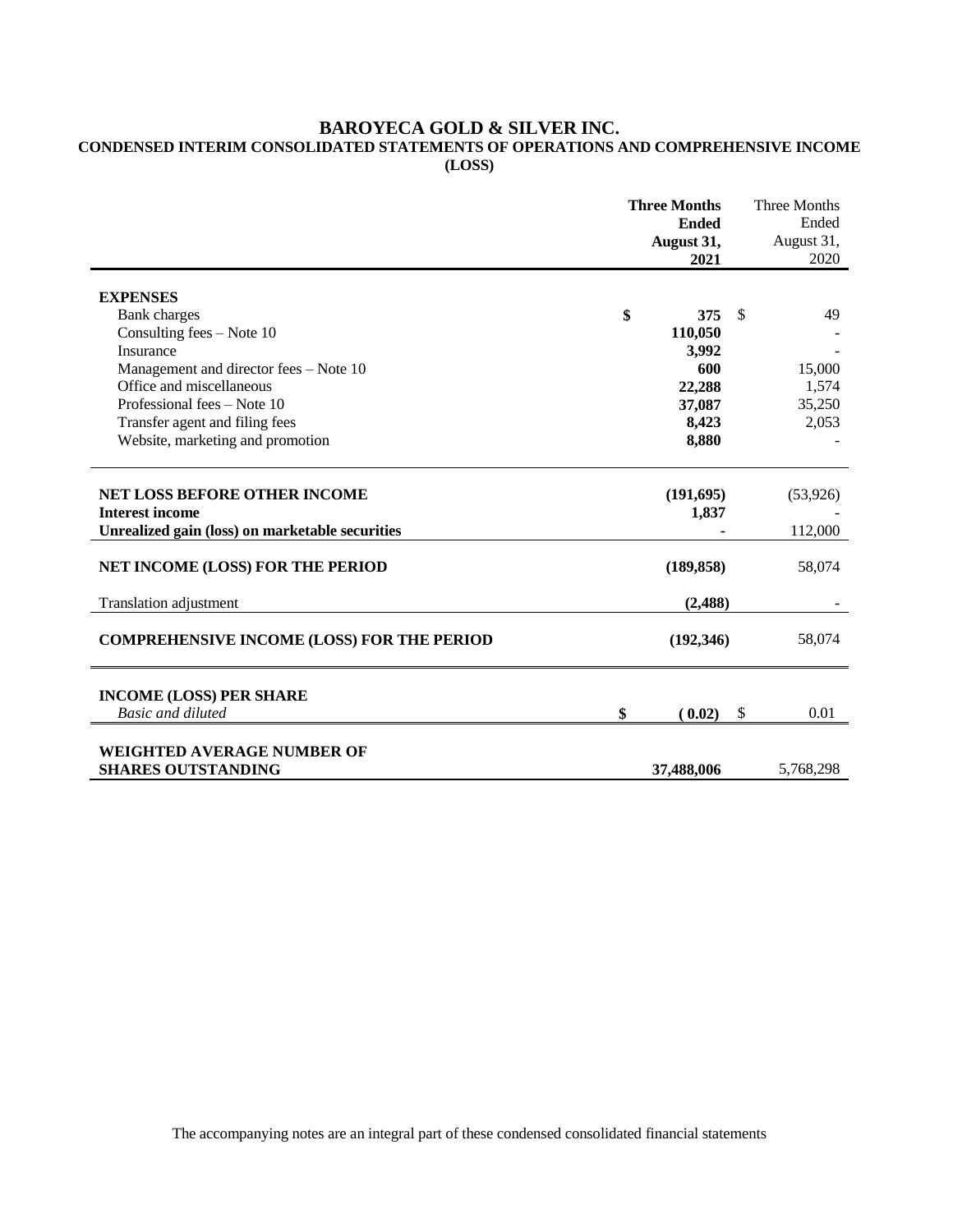# **BAROYECA GOLD & SILVER INC.**

**CONDENSED INTERIM CONSOLIDATED STATEMENTS OF CASH FLOWS**

(Expressed in Canadian dollars) (Unaudited – See Notice)

|                                                                 | <b>Three Months</b><br><b>Ended</b><br>August 31,<br>2021 | Three Months<br>Ended<br>August 31,<br>2020 |
|-----------------------------------------------------------------|-----------------------------------------------------------|---------------------------------------------|
| <b>CASH FLOWS PROVIDED BY (USED FOR):</b>                       |                                                           |                                             |
| <b>OPERATING ACTIVITIES</b>                                     |                                                           |                                             |
| Gain (Loss) for the period                                      | \$<br>$(189, 858)$ \$                                     | 58,074                                      |
| Adjusted for:                                                   |                                                           |                                             |
| Unrealized (gain) loss on marketable securities                 |                                                           | (112,000)                                   |
| Foreign exchange                                                | (2, 488)                                                  |                                             |
| Net changes in non-cash working capital items:                  |                                                           |                                             |
| Decrease (increase) in amounts receivable                       | (2,092)                                                   | (918)                                       |
| Increase in Prepaids                                            | (11,375)                                                  |                                             |
| Increase in advance receivable                                  | 1,436                                                     |                                             |
| Increase (decrease) in accounts payable and accrued liabilities | (86, 465)                                                 | 5,558                                       |
| Increase in due to related parties                              | 31,800                                                    | 38,250                                      |
|                                                                 | (259, 042)                                                | (11,036)                                    |
| <b>INVESTING ACTIVITIES</b>                                     |                                                           |                                             |
| Deferred exploration cost                                       | (285, 409)                                                | (49,210)                                    |
| Proceed from sale of marketable securities                      | 93,697                                                    |                                             |
| Investments                                                     | (50,000)                                                  |                                             |
|                                                                 | (241,712)                                                 | (49,210)                                    |
| <b>FINANCING ACTIVITIES</b>                                     |                                                           |                                             |
| Shares issued for cash, net of cost                             | 20,625                                                    | 100,000                                     |
| Subscription received in advance                                |                                                           | 23,875                                      |
|                                                                 |                                                           |                                             |
|                                                                 | 20,625                                                    | 123,875                                     |
| EFFECT OF FOREIGN EXCHANGE RATE                                 |                                                           |                                             |
| <b>INCREASE (DECREASE) IN CASH</b>                              | (480, 129)                                                | 63,629                                      |
| <b>CASH, BEGINNING OF PERIOD</b>                                | 2,168,830                                                 | 5,137                                       |
| <b>CASH, END OF PERIOD</b>                                      | \$<br>1,688,701<br>\$                                     | 68,766                                      |

For supplemental disclosure with respect to cash flows, see Note 10.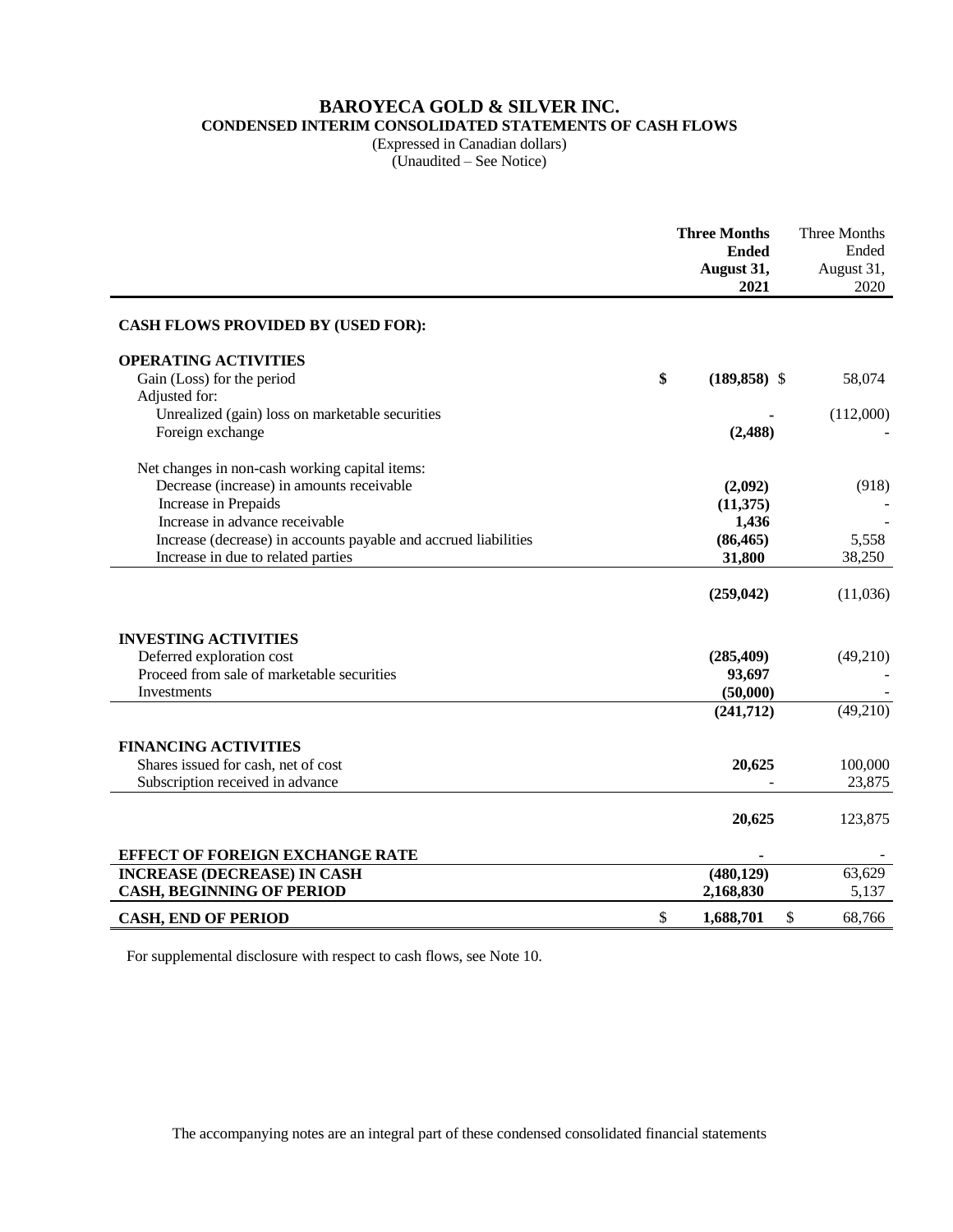# **BAROYECA GOLD & SILVER INC. CONDENSED INTERIM CONSOLIDATED STATEMENTS OF CHANGES IN SHAREHOLDERS' EQUITY (DEFICIENCY)**

(Expressed in Canadian Dollars)

 $\overline{\text{Unaudited}} - \text{See Notice}$ 

|                                                                                                                           |                            | Capital Stock |                           |                                        |    |                                    |                |                             |               |                                                        |     |                                               |
|---------------------------------------------------------------------------------------------------------------------------|----------------------------|---------------|---------------------------|----------------------------------------|----|------------------------------------|----------------|-----------------------------|---------------|--------------------------------------------------------|-----|-----------------------------------------------|
|                                                                                                                           | Number of<br><b>Shares</b> |               | Amount                    | Subscription<br>Received in<br>advance |    | Share-based<br>Payment<br>Reserves |                | Deficit                     |               | Accumulated<br>Other<br>Comprehensive<br><i>Income</i> |     | Total<br>Shareholders' Equity<br>(Deficiency) |
| <b>Balance, May 31, 2021</b><br>Addition in the period<br>Net Loss for the period<br><b>Translation adjustment</b>        | 37,382,028<br>125,000      | \$            | 12,498,754<br>20,625<br>۰ |                                        | \$ | 784,371                            | $\mathbb{S}^-$ | (8, 471, 792)<br>(189, 858) | <sup>\$</sup> | 654<br>(2,488)                                         | \$  | 4,811,987<br>20,625<br>(189, 858)<br>(2,488)  |
| Balance, August 31, 2021                                                                                                  | 37,507,028                 | \$            | 12,519,379                | -                                      | \$ | 784,371                            | \$             | (8,661,650)                 | \$            | (1, 834)                                               | \$  | 4,640,266                                     |
| <b>Balance, May 31, 2020</b><br><b>Addition in the period</b><br>Net loss for the period<br><b>Translation adjustment</b> | 5,376,994<br>2,000,000     | \$            | 4,749,373<br>100,000      | 5,000<br>23,875                        | -S | 100,629                            | $\mathbb{S}^-$ | $(6,228,578)$ \$<br>58,074  |               | 2                                                      | \$  | (689, 834)<br>123,875<br>58,074<br>2          |
| Balance, August 31, 2020                                                                                                  | 7,376,994                  | \$            | 4,849,373                 | 28,875                                 | \$ | 100,629                            | $\mathbb{S}^-$ | (6,170,504)                 | <sup>\$</sup> | 2                                                      | \$. | (507, 883)                                    |

The accompanying notes are an integral part of these condensed consolidated financial statements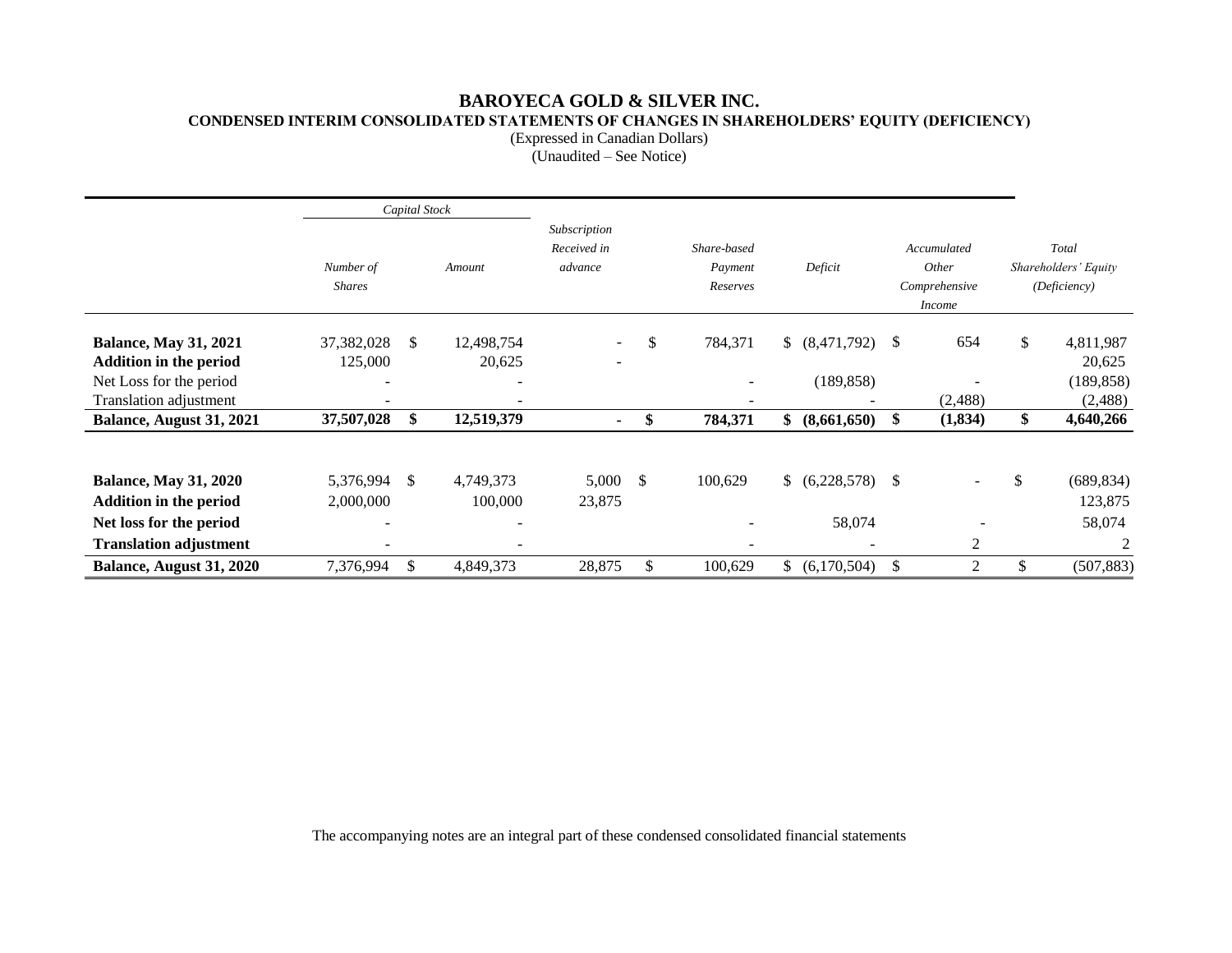(Expressed in Canadian dollars) (Unaudited – See Notice)

# **NOTE 1 - NATURE AND CONTINUANCE OF OPERATIONS**

# **General business description**

Baroyeca Gold & Silver Inc. (the "Company") was incorporated under the laws of British Columbia on February 17, 2006. The Company's registered office is located at Suite 1008 - 409 Granville Street, Vancouver, British Columbia. The Company's principal business activities include the acquisition and exploration of its exploration and evaluation assets. During the year ended May 31, 2008, the Company incorporated a wholly-owned subsidiary, Baroyeca Gold & Silver de Mexico, S.A. de C.V. under the laws of Mexico.

The Company is in the process of exploring and evaluating its exploration and evaluation assets and has not yet determined whether the properties contain ore reserves that are economically recoverable. The recoverability of the amounts shown for exploration and evaluation assets are dependent upon the existence of economically recoverable reserves, the ability of the Company to obtain necessary financing to complete the development of those reserves and upon future profitable production.

These condensed interim consolidated financial statements have been prepared in accordance with International Financial Reporting Standards ("IFRS") assuming the Company will continue on a going-concern basis. The Company has incurred losses since inception and the ability of the Company to continue as a going-concern depends upon its ability to develop profitable operations and to continue to raise adequate financing. Management is actively targeting sources of additional financing which would assure continuation of the Company's operations and exploration and development programs. In order for the Company to meet its liabilities as they come due and to continue its operations, the Company is primarily dependent upon its ability to generate such financing.

There can be no assurance that the Company will be able to continue to raise funds in which case the Company may be unable to meet its obligations. Should the Company be unable to realize on its assets and discharge its liabilities in the normal course of business, the net realizable value of its assets may be materially less than the amounts recorded on the balance sheets. The financial statements do not include adjustments to amounts and classifications of assets and liabilities that might be necessary should the Company be unable to continue operations.

| <b>Working capital deficiency</b> | <b>August 31, 2021</b> | May 31, 2021 |
|-----------------------------------|------------------------|--------------|
| Working capital                   | 1,516,605              | 1.972.299    |
| Deficit                           | (8.661.650)            | (8,471,792)  |

## **Novel Coronavirus ("COVID-19")**

The Company's operations could be significantly adversely affected by a widespread global outbreak of a contagious disease, including the recent outbreak of respiratory illness caused by COVID-19. The Company cannot accurately predict the impact COVID-19 will have on its operations and the ability of others to meet their obligations with the Company, including uncertainties relating to the ultimate geographic spread of the virus, the severity of the disease, the duration of the outbreak, and the length of travel and quarantine restrictions imposed by governments of affected countries. In addition a significant outbreak of contagious diseases in the human population could result in a widespread health crisis that could adversely affect the economies and financial markets of many countries, resulting in an economic downturn that could further affect the Company's operations and ability to finance its operations.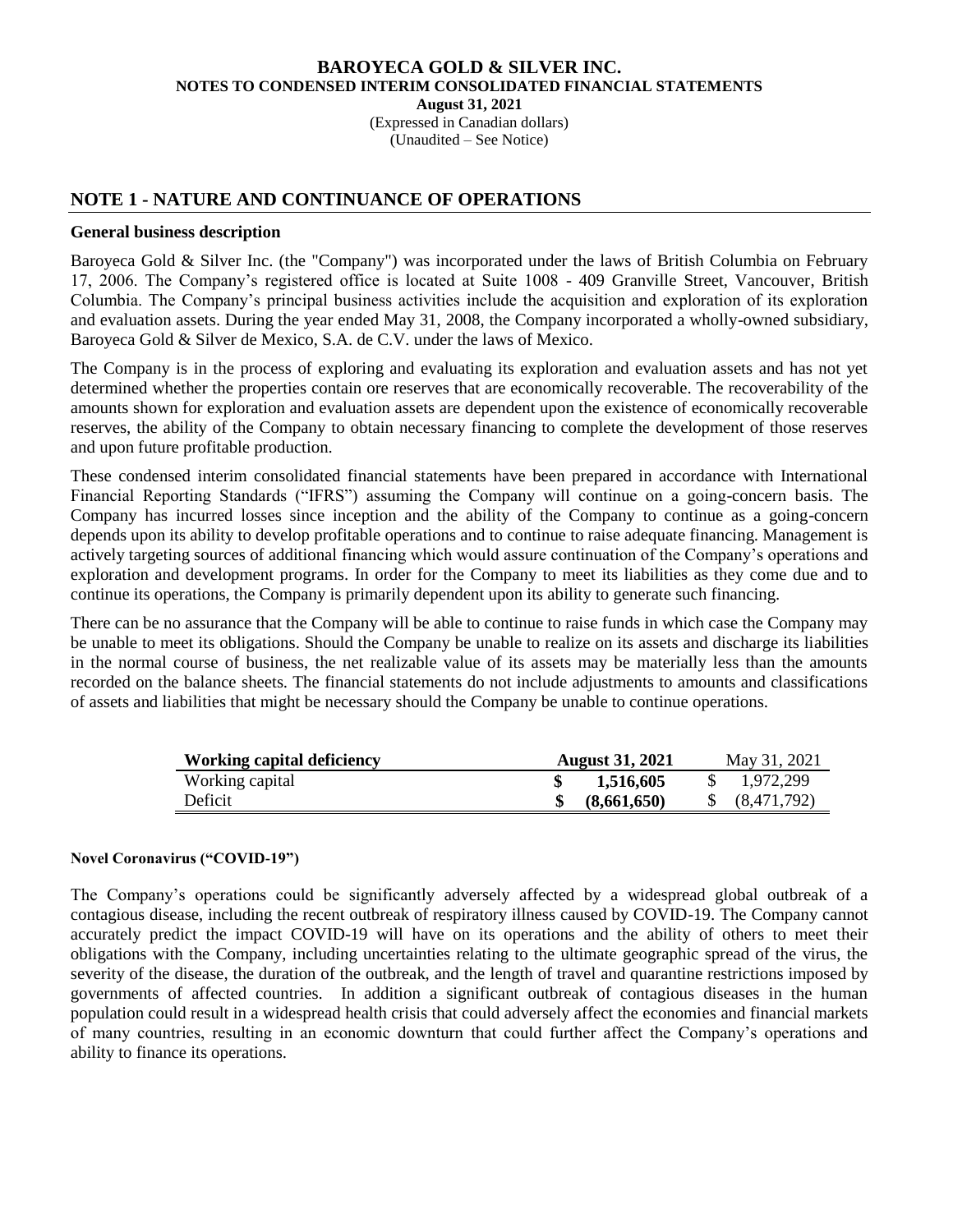(Expressed in Canadian dollars)

(Unaudited – See Notice)

# **NOTE 2 – BASIS OF PREPARATION**

# **Statement of Compliance and Conversion to IFRS**

These consolidated financial statements have been prepared in accordance with International Financial Reporting Standards ("IFRS), as issued by the International Accounting Standards Board ("IASB") and Interpretations of the IFRS Interpretations Committee ("IFRIC").

The condensed interim consolidated financial statements were authorized for issue by the Board of Directors on November 1, 2021**.**

# **NOTE 3 – SIGNIFICANT ACCOUNTING POLICIES**

## **a) Basis of Presentation**

The consolidated financial statements have been prepared on the historical cost basis except for certain financial instruments, which are measured at fair value, as explained in the accounting policies set out in Note 3. In addition, these consolidated financial statements have been prepared using the accrual basis of accounting, except for certain cash flow information.

## **b) Basis of Consolidation**

These consolidated financial statements include the accounts of the Company and its subsidiaries (collectively, the "Company"). Intercompany balances and transactions are eliminated in preparing the consolidated financial statements.

The following companies have been consolidated within these consolidated financial statements:

|                                                                                  | Country       | ΩŤ |                        |                                 |
|----------------------------------------------------------------------------------|---------------|----|------------------------|---------------------------------|
| Entity                                                                           | Incorporation |    | Voting Control         | <b>Functional Currency</b>      |
| Baroyeca Gold & Silver Inc.<br>Baroyeca Gold & Silver de Mexico, SA de CV Mexico | Canada        |    | Parent Company<br>100% | Canadian Dollar<br>Mexican Peso |

## **c) Foreign currency**

These consolidated financial statements are presented in Canadian dollars, which is also the functional currency of the parent company. Each subsidiary determines its own functional currency (Note 3(b)) and items included in the financial statements of each subsidiary are measured using that functional currency.

# **i) Transactions and Balances in Foreign Currencies**

Foreign currency transactions are translated into the functional currency of the respective entity using the exchange rates prevailing at the dates of the transactions. Foreign exchange gains and losses resulting from the settlement of such transactions and from the re-measurement of monetary items at year-end exchange rates are recognized in profit or loss. Non-monetary items measured at historical cost are translated using the exchange rate at the date of the transaction and are not retranslated. Nonmonetary items measured at fair value are translated using the exchange rate at the date when fair value was determined.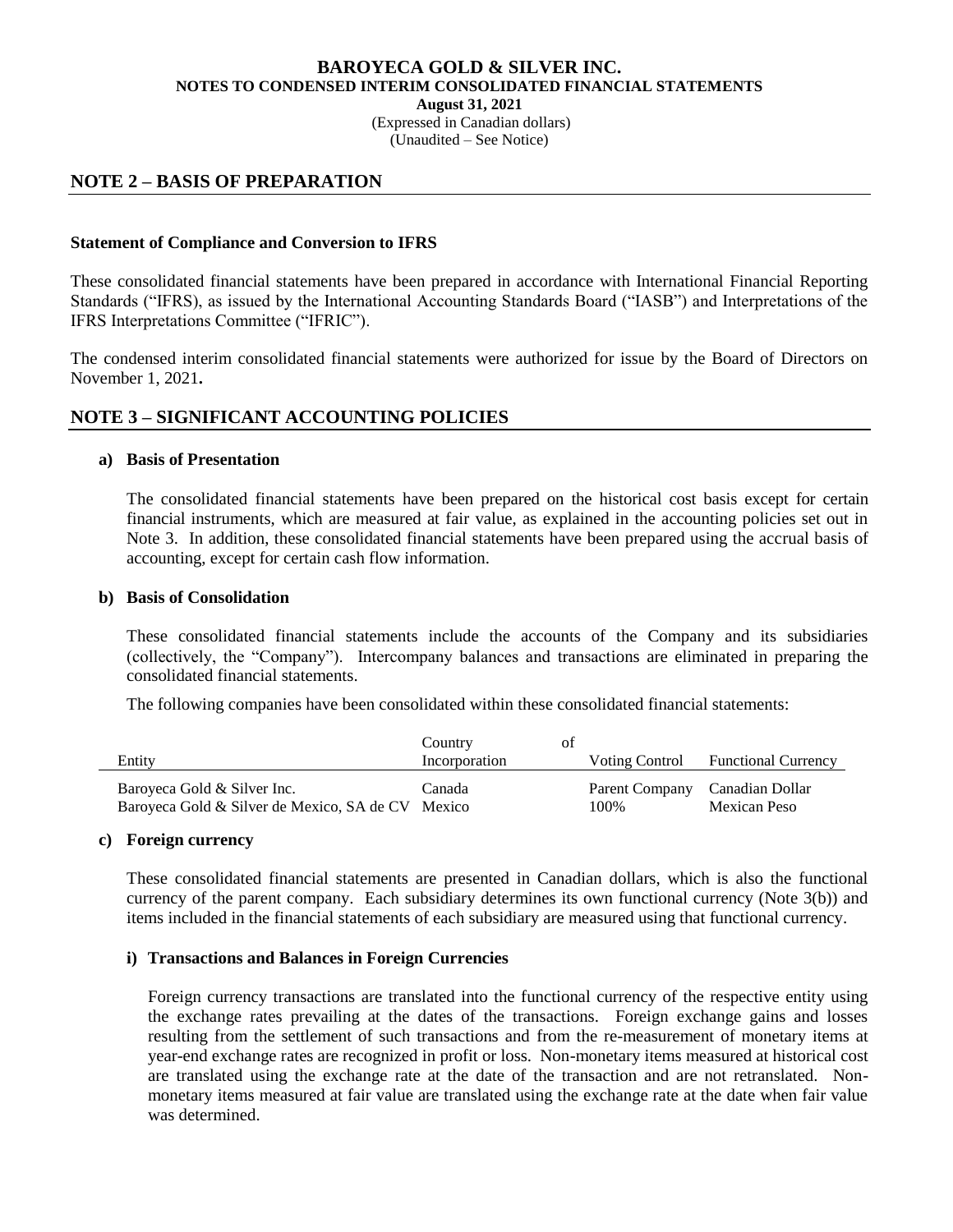(Expressed in Canadian dollars)

(Unaudited – See Notice)

# **NOTE 3 – SIGNIFICANT ACCOUNTING POLICIES – CONT'D**

## **ii) Foreign Operations**

On consolidation, the assets and liabilities of foreign operations are translated into Canadian dollars at the exchange rate prevailing at the reporting date and their revenues and expenses are translated at exchange rates prevailing at the dates of the transactions. The exchange differences arising on the translation are recognized in other comprehensive income and accumulated in the currency translation reserve in equity. On disposal of a foreign operation, the component of other comprehensive income relating to that particular foreign operation is recognized in earnings and recognized as part of the gain or loss on disposal.

## **d) Cash and cash equivalents**

Cash is comprised of cash on hand and demand deposits. Cash equivalents are short-term, highly liquid investments with original maturities of three months or less that are readily convertible to known amounts of cash and which are subject to an insignificant risk of change in value. As at August 31, 2021 and August 31, 2020 the Company had no cash equivalents on hand.

# **e) Exploration and Evaluation Assets and Expenditures**

Costs incurred before the Company has obtained the legal rights to explore an area are expensed as incurred. All costs related to the acquisition, exploration and evaluation of exploration and evaluation assets are capitalized by property. If economically recoverable ore reserves are developed, capitalized costs of the related property are reclassified as resource assets and amortized using the unit of production method. When a property is abandoned, all related costs are written off to operations. If, after management review, it is determined that the carrying amount of a resource property is impaired, that property is written down to its estimated net realizable value. A resource property is reviewed for impairment at each financial statement date or whenever events or changes in circumstances indicate that its carrying amount may not be recoverable**.** Interest on borrowings incurred to finance resource assets is capitalized until the asset is capable of carrying out its intended use.

From time to time the Company may acquire or dispose of a resource property pursuant to the terms of an option agreement. As the options are exercisable entirely at the discretion of the optionee, the amounts payable or receivable are not recorded. Option payments are recorded as property costs or recoveries when the payments are made or received.

The amounts shown for resource properties do not necessarily represent present or future values. Their recoverability is dependent upon the discovery of economically recoverable reserves, the ability of the Company to obtain the necessary financing and permitting to complete the development and future profitable production or proceeds from the disposition thereof.

Revenues from saleable material produced during the exploration phase are applied as a reduction to capitalized exploration and evaluation assets.

## **f) Long Term Investment and Investment in Associate**

If the Company has significant influence over an investee as defined under IAS 28 – Investments in Associates and Joint Ventures, the investment is initially recognized at cost and is adjusted periodically to reflect the Company's portion of the investees' comprehensive profit or loss through the Company's statement of operations and comprehensive income (loss). The Company's share of profit or loss of an associate is shown on the face of the statement of operations and comprehensive income (loss).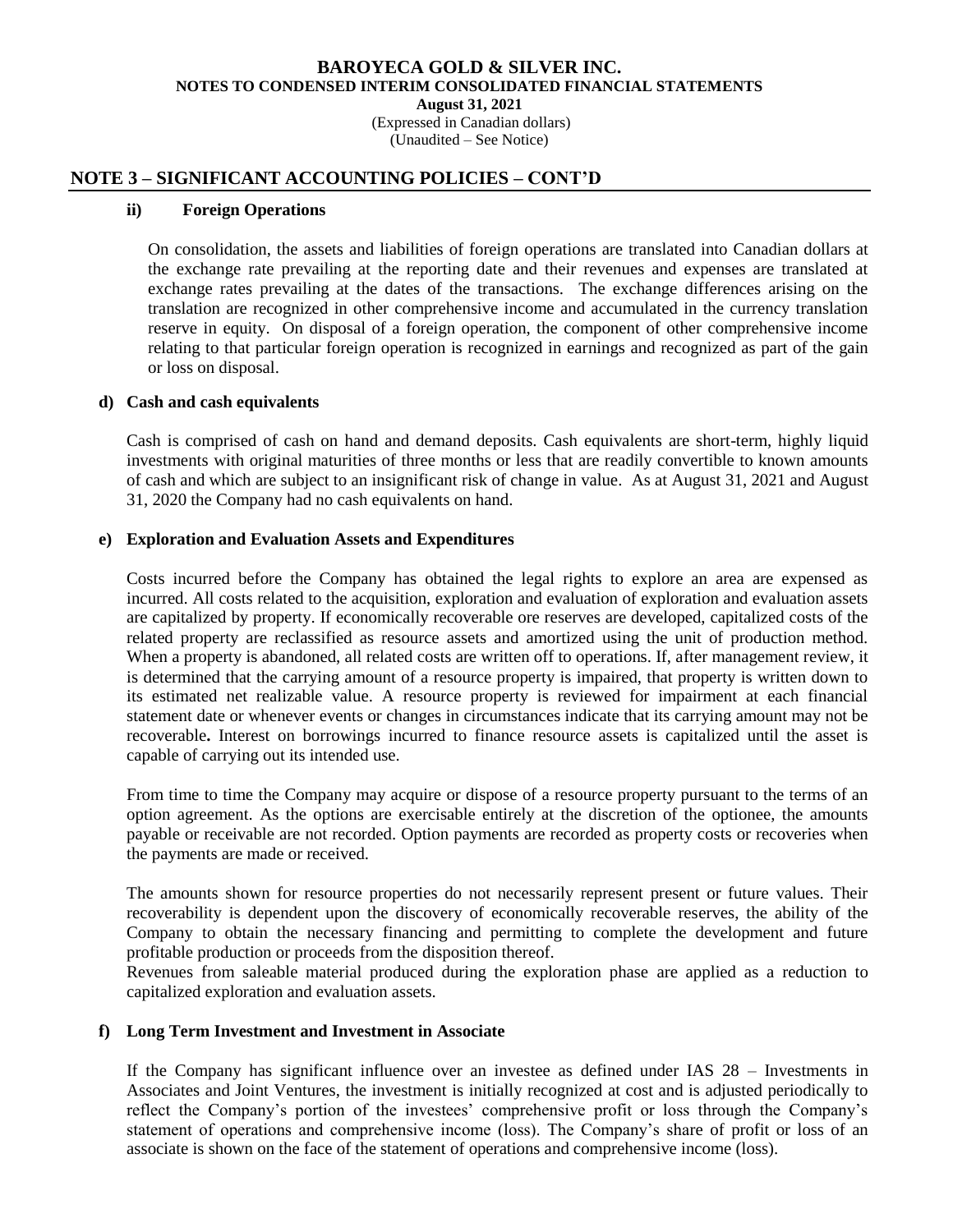(Expressed in Canadian dollars) (Unaudited – See Notice)

## **NOTE 3 – SIGNIFICANT ACCOUNTING POLICIES – CONT'D**

After application of the equity method, the Company determines whether it is necessary to recognize an impairment loss on its investment in its associate. At each reporting date, the Company determines whether there is objective evidence that the investment in the associate is impaired. If there is such evidence, the Company calculates the amount of impairment as the difference between the recoverable amount of the associate and its carrying value, then recognizes the loss in the statement of operations and comprehensive income (loss).

Upon loss of significant influence over the associate, the Company measures and recognizes any retained investment at its fair value. Any difference between the carrying amount of the associate upon loss of significant influence and the fair value of the retained investment and process from disposal is recognized in profit or loss.

# **g) Share Capital**

The Company records proceeds from share issuances, net of commissions and issuance costs. Shares issued for other than cash consideration are valued at either: (i) the fair value of the asset acquired or the fair value of the liability extinguished at the measurement date under current market conditions, or (ii) the quoted price on the TSX Venture Exchange based on the earliest of: the date the shares are issued, or the date the agreement to issue the shares is reached.

The Company has adopted a residual value method with respect to the measurement of shares and warrants issued as private placement units. The residual value method first allocates value to the more easily measurable component based on fair value and then the residual value, if any, to the less easily measurable component. Proceeds from the issue of units, consisting of common shares and share purchase warrants, are first allocated to common shares based on the quoted market value of the common shares at the time the units are priced, and the balance, if any, is allocated to the attached warrants. Share issue costs are netted against share proceeds prorated to common shares and share purchase warrants.

#### **h) Share-based payments**

The Company grants stock options to acquire common shares of the Company to directors, officers, employees and consultants. An individual is classified as an employee when the individual is an employee for legal or tax purposes, or provides services similar to those performed by an employee.

The fair value method of accounting is used for share-based payment transactions. Under this method, the cost of stock options and other share-based payments is recorded based on the estimated fair value using the Black-Scholes option-pricing model at the grant date and charged to profit over the vesting period. The amount recognized as an expense is adjusted to reflect the number of equity instruments expected to vest. Upon the exercise of stock options and other share-based payments, consideration received on the exercise of these equity instruments is recorded as share capital and the related share-based payment reserve is transferred to share capital.

#### **i) Impairment**

The Company reviews and evaluates its property, including exploration and evaluation assets, and equipment for indications of impairment when events or changes in circumstances indicate that the related carrying amount may not be recoverable or at least at the end of each reporting period. The asset's recoverable amount is estimated if an indication of impairment exists.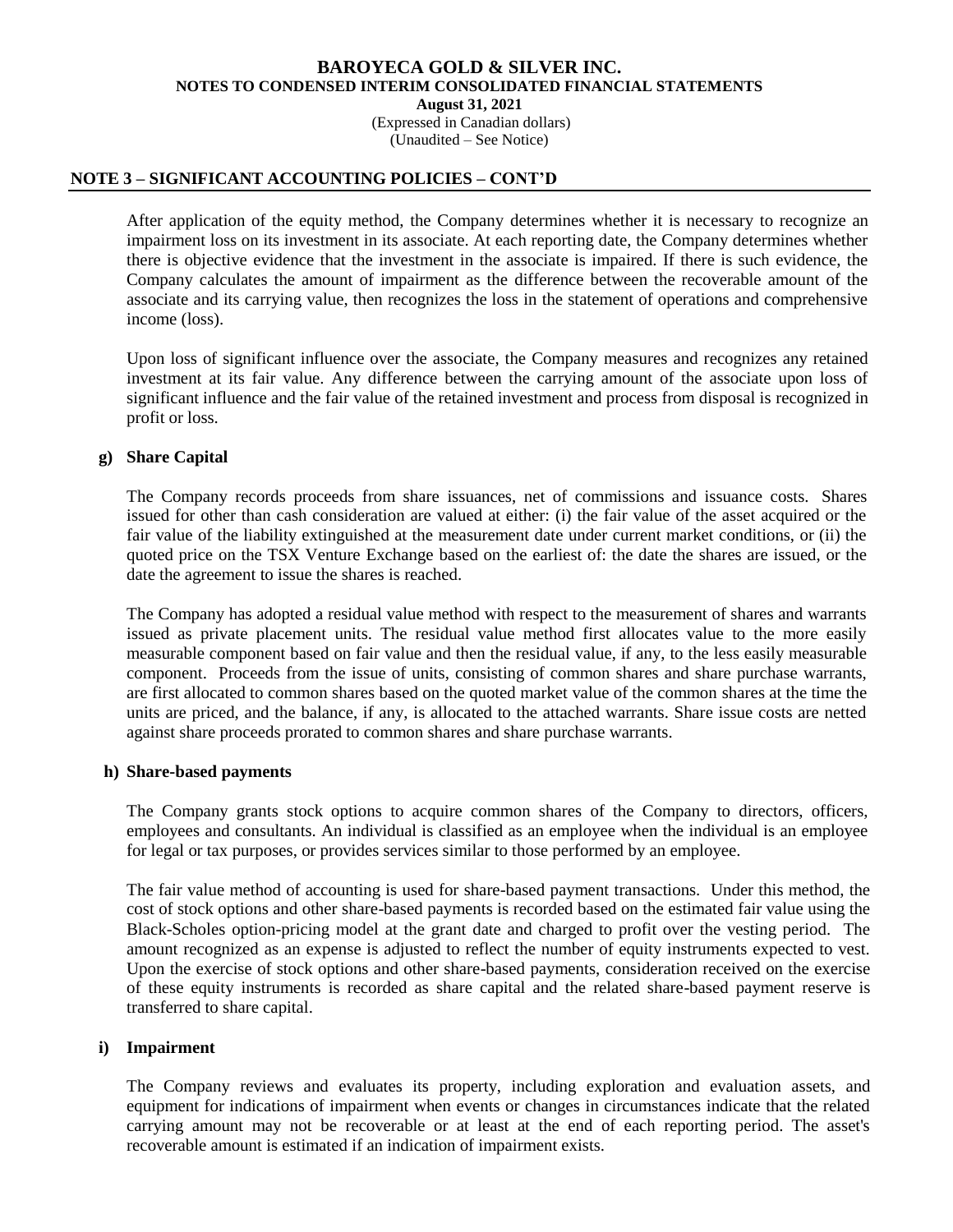(Expressed in Canadian dollars) (Unaudited – See Notice)

## **NOTE 3 – SIGNIFICANT ACCOUNTING POLICIES – CONT'D**

Impairment loss is recognized when the carrying amount of an asset exceeds its recoverable amount. For an asset that does not generate largely independent cash inflows, the recoverable amount is determined for the cash-generating unit to which the asset belongs. The cash-generating unit is the smallest identifiable group of assets that generates cash inflows that are largely independent of the cash inflows of other assets or groups of assets. Future cash flows are estimated based on expected future production, commodity prices, operating costs and capital costs.

The recoverable amount is the greater of the asset's fair value less costs to sell and value in use. In assessing value in use, the estimated future cash flows are discounted to their present value using a pre-tax discount rate that reflects the current market assessment of the time value of money and the risks specific to the asset.

Impairment losses reducing the carrying value to the recoverable amount are recognized in profit and loss. An impairment loss is reversed if there is an indication that there has been a change in the estimates used to determine the recoverable amount. An impairment loss is reversed only to the extent that the asset's carrying amount does not exceed the carrying amount that would have been determined, net of depreciation, if no impairment loss had been recognized.

# **j) Financial Instruments**

The following is the Company's accounting policy for financial instruments under IFRS 9:

## i) **Classification**

The Company determines the classification of financial assets at initial recognition. The classification of debt instruments is driven by the Company's business model for managing the financial assets and their contractual cash flow characteristics. Equity instruments that are held for trading are classified as FVTPL. For other equity instruments, on the day of acquisition the Company can make an irrevocable election (on an instrument-by- instrument basis) to designate them as at FVTOCI. Financial liabilities are measured at amortized cost, unless they are required to be measured at FVTPL (such as instruments held for trading or derivatives) or if the Company has opted to measure them at FVTPL.

| <b>Financial assets</b>                                                                     | <b>Classification under IFRS 9</b>                   |
|---------------------------------------------------------------------------------------------|------------------------------------------------------|
| Cash                                                                                        | Amortized cost                                       |
| Marketable securities                                                                       | <b>FVTPL</b>                                         |
| Other receivables                                                                           | Amortized cost                                       |
| <b>Financial liabilities</b><br>accrued<br>and<br>payable<br>Accounts<br><i>liabilities</i> | <b>Classification under IFRS 9</b><br>Amortized cost |
| Due to related parties<br>Other financial liabilities                                       | Amortized cost<br>Amortized cost                     |

The following table shows the classification under IFRS 9: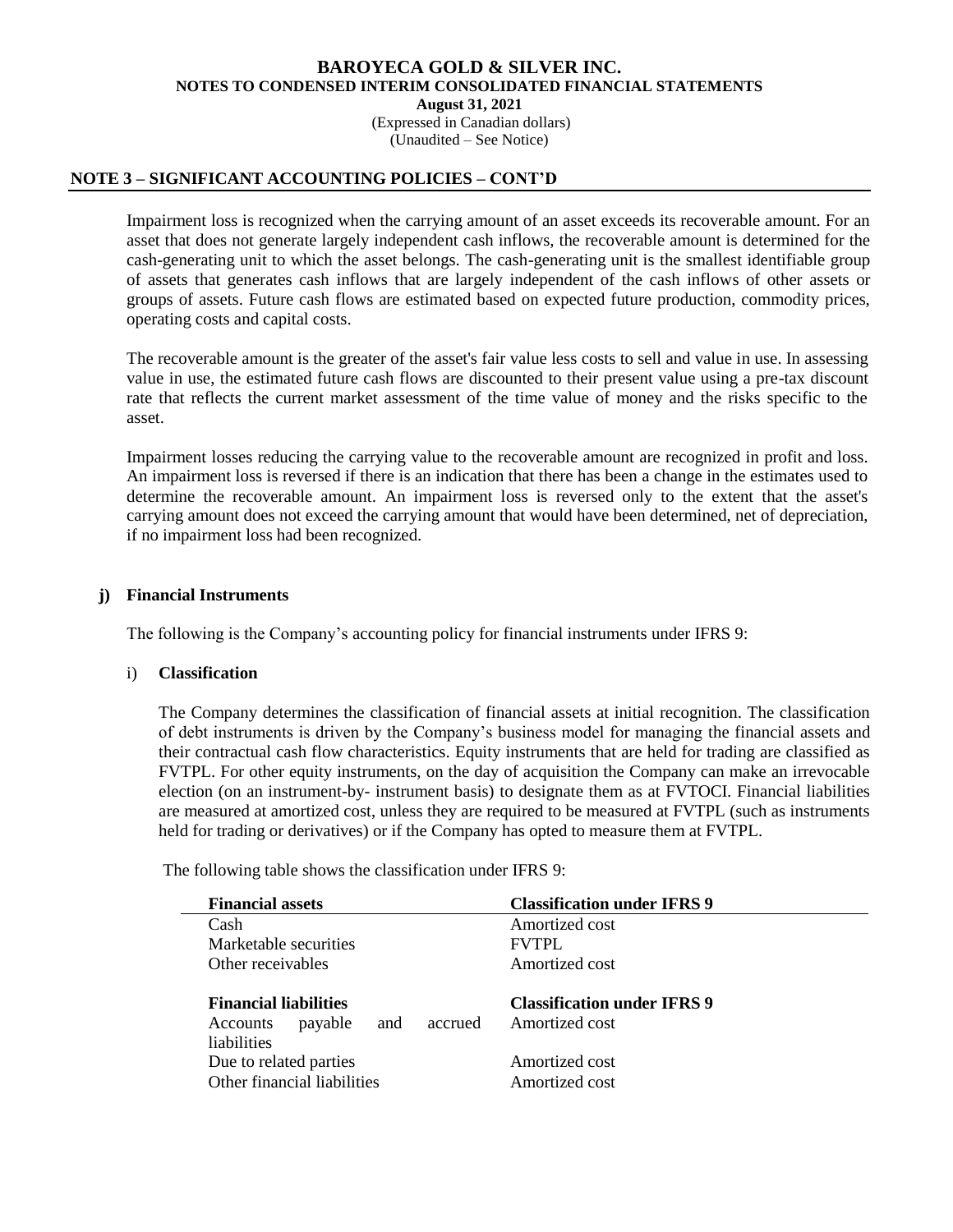#### **BAROYECA GOLD & SILVER INC. NOTES TO CONDENSED INTERIM CONSOLIDATED FINANCIAL STATEMENTS August 31, 2021** (Expressed in Canadian dollars) (Unaudited – See Notice)

# **NOTE 3 – SIGNIFICANT ACCOUNTING POLICIES – CONT'D**

#### ii) **Measurement**

#### Financial assets and liabilities at amortized cost

Financial assets and liabilities at amortized cost are initially recognized at fair value plus or minus transaction costs, respectively, and subsequently carried at amortized cost less any impairment.

#### Financial assets and liabilities at FVTPL

Financial assets and liabilities carried at FVTPL are initially recorded at fair value and transaction costs are expensed in the Consolidated Statements of Comprehensive Income. Realized and unrealized gains and losses arising from changes in the fair value of the financial assets and liabilities held at FVTPL are included in the Consolidated Statements of Comprehensive Income in the period in which they arise.

#### iii) **Impairment of financial assets**

The Company recognizes a loss allowance for expected credit losses on financial assets that are measured at amortized cost. At each reporting date, the Company measures the loss allowance for the financial asset at an amount equal to the lifetime expected credit losses if the credit risk on the financial asset has increased significantly since initial recognition. If at the reporting date, the financial asset has not increased significantly

since initial recognition, the Company measures the loss allowance for the financial asset at an amount equal to twelve month expected credit losses. The Company shall recognize in the Consolidated Statements of Comprehensive Income, as an impairment gain or loss, the amount of expected credit losses (or reversal) that is required to adjust the loss allowance at the reporting date to the amount that is required to be recognized.

## **k) Comprehensive income (loss)**

Comprehensive income (loss) consists of net income (loss) and other comprehensive income (loss) and represents the change in shareholders' equity which results from transactions and events from sources other than the Company's shareholders. The Company's translation of its US Subsidiaries into Canadian dollars is the only item currently affecting comprehensive income (loss) for the years presented.

#### **l) Income taxes**

Tax expense recognized in profit or loss comprises the sum of deferred tax and current tax not recognized in other comprehensive income or directly in equity.

## **i) Current Income Tax**

Current income tax assets and liabilities comprise those claims from, or obligations to, fiscal authorities relating to the current or prior reporting periods that are unpaid at the reporting date. Current tax is payable on taxable profit, which differs from profit or loss in the consolidated financial statements. Calculation of current tax is based on tax rates and tax laws that have been enacted or substantively enacted by the end of the reporting period.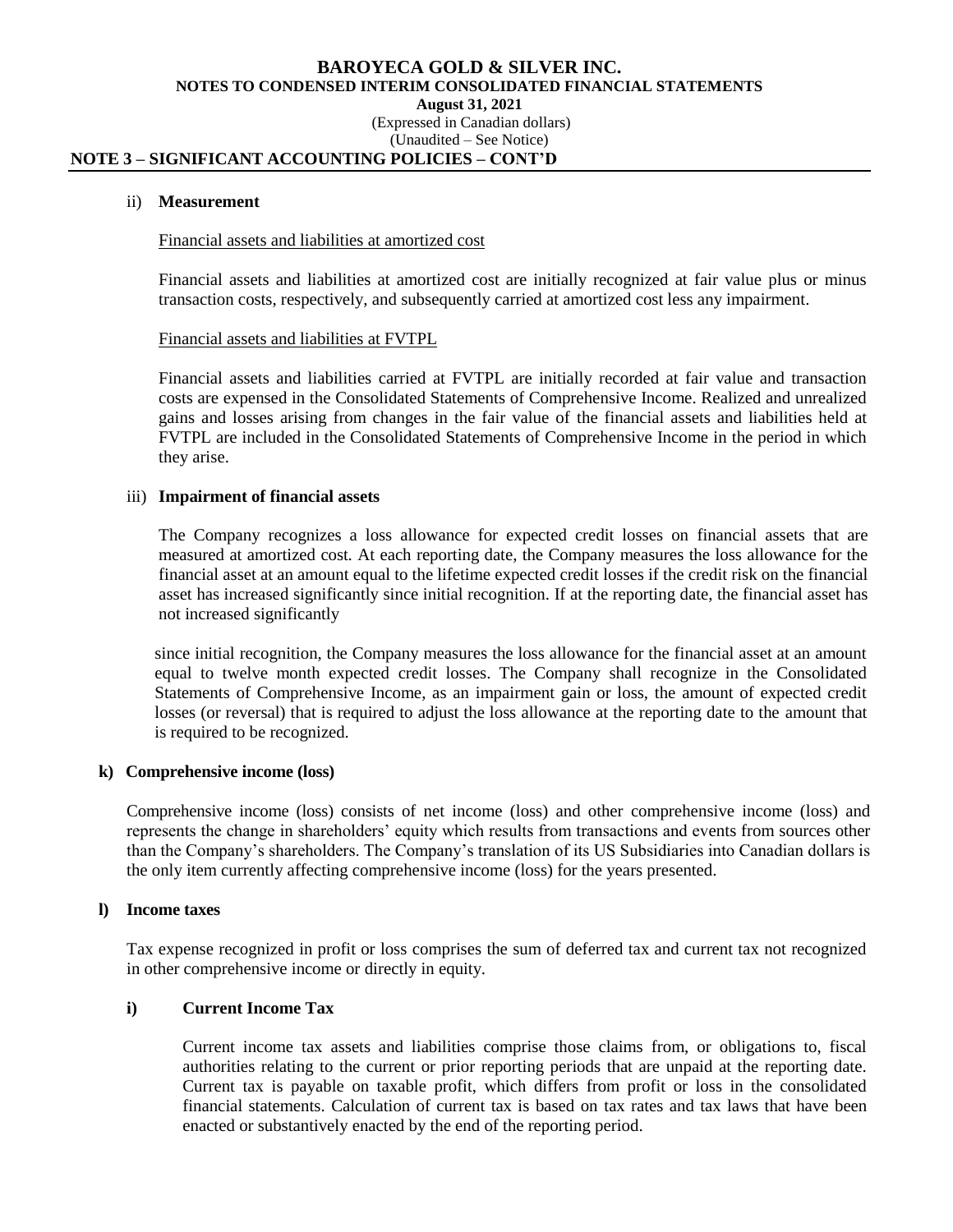(Expressed in Canadian dollars) (Unaudited – See Notice)

## **NOTE 3 – SIGNIFICANT ACCOUNTING POLICIES – CONT'D**

## **ii) Deferred Income Tax**

Deferred income taxes are calculated using the liability method on temporary differences between the carrying amounts of assets and liabilities and their tax bases. Deferred tax assets and liabilities are calculated, without discounting, at tax rates that are expected to apply to their respective period of realization, provided they are enacted or substantively enacted by the end of the reporting period. Deferred tax liabilities are always provided for in full.

Deferred tax assets are recognized to the extent that it is probable that they will be able to be utilized against future taxable income. Deferred tax assets and liabilities are offset only when the Company has a right and intention to offset current tax assets and liabilities from the same taxation authority.

Changes in deferred tax assets or liabilities are recognized as a component of tax income or expense in profit or loss, except where they relate to items that are recognized in other comprehensive income or directly in equity, in which case the related deferred tax is also recognized in other comprehensive income or equity, respectively.

## **m) Earnings (loss) per share**

Basic loss per share is calculated by dividing net loss by the weighted average number of common shares issued and outstanding during the reporting period. Diluted loss per share is the same as basic loss per share, as the issuance of shares on the exercise of stock options and share purchase warrants is anti-dilutive.

# **n) Leases**

The Company adopted all of the requirements of IFRS 16, effective January 1, 2019. IFRS 16 specifies how an IFRS reporter will recognize, measure, present and disclose leases. The standard provides a single lessee accounting model, requiring lessees to recognize assets and liabilities for all leases unless the lease term is 12 months or less or the underlying asset has a low value. Lessors continue to classify leases as operating or finance, with IFRS 16's approach to lessor accounting substantially unchanged from its predecessor, IAS 17. There was no impact on the Company's financial statements upon the adoption of this new standard.

## **o) Nature and Purpose of Equity and Reserves**

The reserves recorded in equity on the Company's statement of financial position include 'Subscriptions Received', 'Share-based Payment Reserve', and 'Deficit'.

- 'Subscriptions Received' is used to recognize the value of cash received towards share subscriptions that have not been issued by year-end.
- 'Share-based Payment Reserve' is used to recognize the fair value of stock option grants and warrants prior to exercise, expiry or cancellation and the fair value of other share-based consideration paid at the date of payment.
- 'Deficit' is used to record the Company's change in deficit from earnings from period to period and to recognize the fair value of stock option grants and warrants after expiry or cancellation.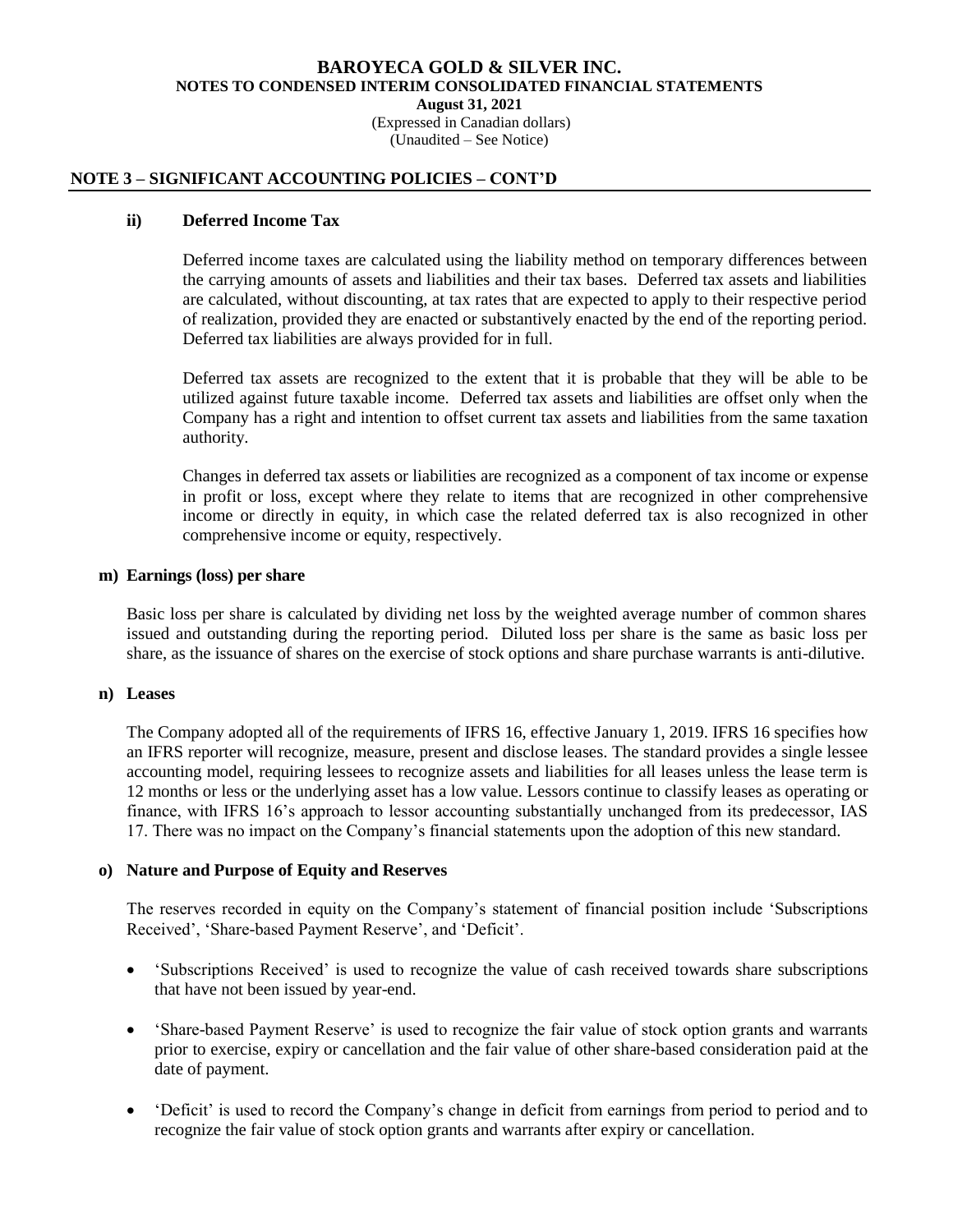# **BAROYECA GOLD & SILVER INC. NOTES TO CONDENSED INTERIM CONSOLIDATED FINANCIAL STATEMENTS August 31, 2021** (Expressed in Canadian dollars)

(Unaudited – See Notice)

# **NOTE 3 – SIGNIFICANT ACCOUNTING POLICIES – CONT'D**

# **p) Comparative Figures**

Certain comparative figures have been reclassified to conform to the financial statement presentation adopted for the current period. These reclassifications have no effect on the net loss for the year ended May 31, 2020.

# **NOTE 4 – SIGNIFICANT ACCOUNTING JUDGEMENTS, ESTIMATES AND ASSUMPTIONS**

In the application of the Company's accounting policies which are described in Note 3, management is required to make judgments, estimates, and assumptions about the carrying amounts of assets and liabilities that are not readily apparent from other sources. The estimates and associated assumptions are based on historical experience and other factors that are considered to be relevant. Actual results may differ from these estimates.

The estimates and underlying assumptions are reviewed on an ongoing basis. Revisions to accounting estimates are recognized in the period in which the estimate is revised if the revision affects only that period, or in the period of the revision and future periods, if the revision affects both current and future periods.

Significant judgments, estimates, and assumptions that have the most significant effect on the amounts recognized in the consolidated financial statements are described below.

## **a) Exploration and Evaluation Assets**

The carrying amount of Company's exploration and evaluation assets does not necessarily represent present or future values, and the Company's exploration and evaluation assets have been accounted for under the assumption that the carrying amount will be recoverable. Recoverability is dependent on various factors, including the discovery of economically recoverable reserves, the ability of the Company to obtain the necessary financing to complete the development and upon future profitable production or proceeds from the disposition of the mineral properties themselves. Additionally, there are numerous geological, economic, environmental and regulatory factors and uncertainties that could impact management's assessment as to the overall viability of its properties or to the ability to generate future cash flows necessary to cover or exceed the carrying value of the Company's mineral properties.

To the extent that any of management's assumptions change, there could be a significant impact on the Company's future financial position, operating results and cash flows.

## **b) Deferred Tax Assets**

Deferred tax assets, including those arising from unutilized tax losses, require management to assess the likelihood that the Company will generate sufficient taxable earnings in future periods in order to utilize recognized deferred tax assets. Assumptions about the generation of future taxable profits depend on management's estimates of future cash flows. In addition, future changes in tax laws could limit the ability of the Company to obtain tax deductions in future periods. To the extent that future cash flows and taxable income differ significantly from estimates, the ability of the Company to realize the net deferred tax assets recorded at the reporting date could be impacted.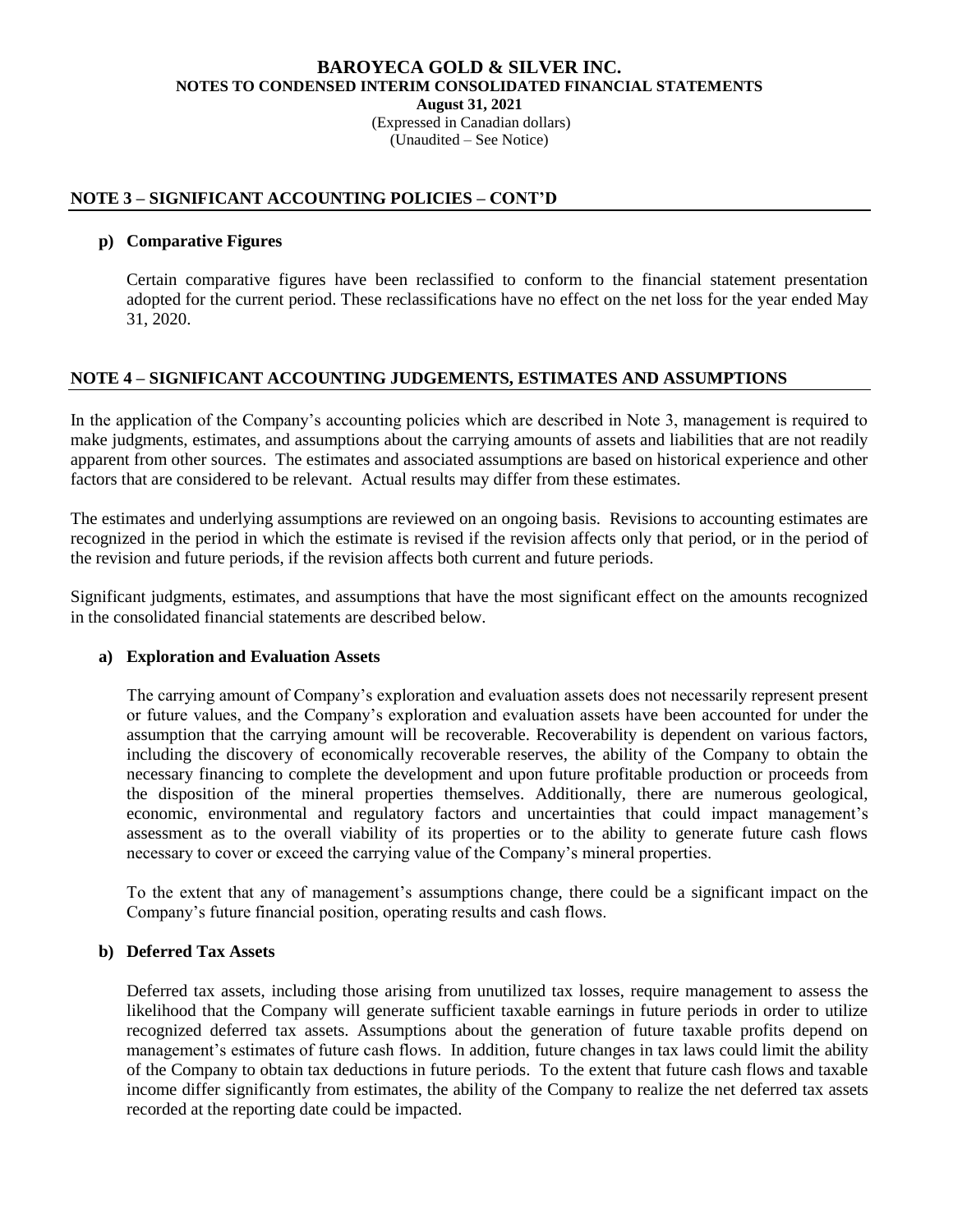(Expressed in Canadian dollars) (Unaudited – See Notice)

# **NOTE 4 – SIGNIFICANT ACCOUNTING JUDGEMENTS, ESTIMATES AND ASSUMPTIONS –CONT'D**

#### **c) Share-based Compensation**

The fair value of share-based compensation is subject to the limitations of the Black-Scholes option pricing model that incorporates market data and involves uncertainty in estimates used by management in the assumptions. Because the Black-Scholes option pricing model requires the input of highly subjective assumptions, including the volatility of share prices, changes in subjective input assumptions can materially affect the fair value estimate.

# **NOTE 5 – MARKETABLE SECURITITES**

On March 22, 2019, the Company received 100,000 Aztec common shares at a total fair value of \$19,000 to satisfy one of the terms of the option agreement (Note 6(a)). On March 25, 2020, the Company received an additional 300,000 Aztec common shares at a total fair value of \$15,000 in accordance with the option agreement. During the year ended May 31, 2021, the Company sold 110,000 Aztec common shares for total proceeds of \$42,027. During the period ended August 31, 2021, 290,000 Aztec common shares were sold for \$93,697 leaving the Company's holdings at August 31, 2021 at Nil (2020 – 400,000 Aztec common shares with the fair value of \$120,000).

## **NOTE 6 – EXPLORATION AND EVALUATION ASSETS**

Total expenditures on the Company's mineral properties are as follows:

|                                                          | Santa Barbara<br>Colombia, SA | Atocha (Falan)<br>Colombia, SA | <b>Total</b>   |
|----------------------------------------------------------|-------------------------------|--------------------------------|----------------|
| <b>Balance, May 31, 2020</b>                             | \$                            | \$                             | \$             |
| <b>Additions</b>                                         |                               |                                |                |
| Acquisition cost                                         | 1,430,000                     | 950,000                        | 2,380,000      |
| Automobile                                               | 1,994                         | 290                            | 2,284          |
| Consulting and Geologists                                | 45,223                        | 57,872                         | 103,095        |
| Exploration, lab and survey                              | 53,592                        | 52,706                         | 106,298        |
| Equipment, tools and materials                           | 15,866                        | 100                            | 15,966         |
| Legal                                                    | 7,460                         | 7,460                          | 14,920         |
| Repairs and maintenance                                  | 2,930                         |                                | 2,930          |
| Travel and accommodations                                | 3,147                         | 289                            | 3,436          |
| Taxes                                                    | 415                           |                                | 415            |
| Sample                                                   |                               | 298                            | 298            |
| Wages, benefits and contractors                          | 53,259                        | 43,106                         | 96,365         |
| Gold Sample (recovery)                                   | (57, 308)                     |                                | (57, 308)      |
| Foreign currency translation                             | 334                           | 334                            | 668            |
| Total acquisition and exploration costs during the year  | 1,556,912                     | 1,112,455                      | 2,669,367      |
| <b>Balance, May 31, 2021</b>                             |                               |                                |                |
|                                                          | 1,556,912<br>S                | 1,112,455<br>S                 | 2,669,367<br>S |
| <b>Additions</b>                                         |                               |                                |                |
| Automobile                                               | 2,219                         | 2,510                          | 4,729          |
| Consulting and Geologist                                 |                               | 13,975                         | 13,975         |
| Exploration, lab and survey                              | 660                           | 10,497                         | 11,157         |
| Equipment, tools and materials                           | 8,459                         | 1,414                          | 9,873          |
| Rent                                                     |                               | 3,135                          | 3,135          |
| Repairs and maintenance                                  | 8,015                         | 606                            | 8,621          |
| Travel and accommodations                                | 5,922                         | 11,386                         | 17,308         |
| <b>Taxes</b>                                             | 61                            | 11,434                         | 11,495         |
| Wages, benefits and contractors                          | 103,895                       | 99,380                         | 203,275        |
| Effect of foreign currency translation                   | 921                           | 920                            | 1,841          |
| Total acquisition and exploration cost during the period | 130,152                       | 155,257                        | 285,408        |
| Total acquisition and exploration costs during the year  |                               |                                |                |
| Balance, August 31, 2021                                 | 1,687,064<br>\$               | 1,267,712<br>S                 | 2,954,776      |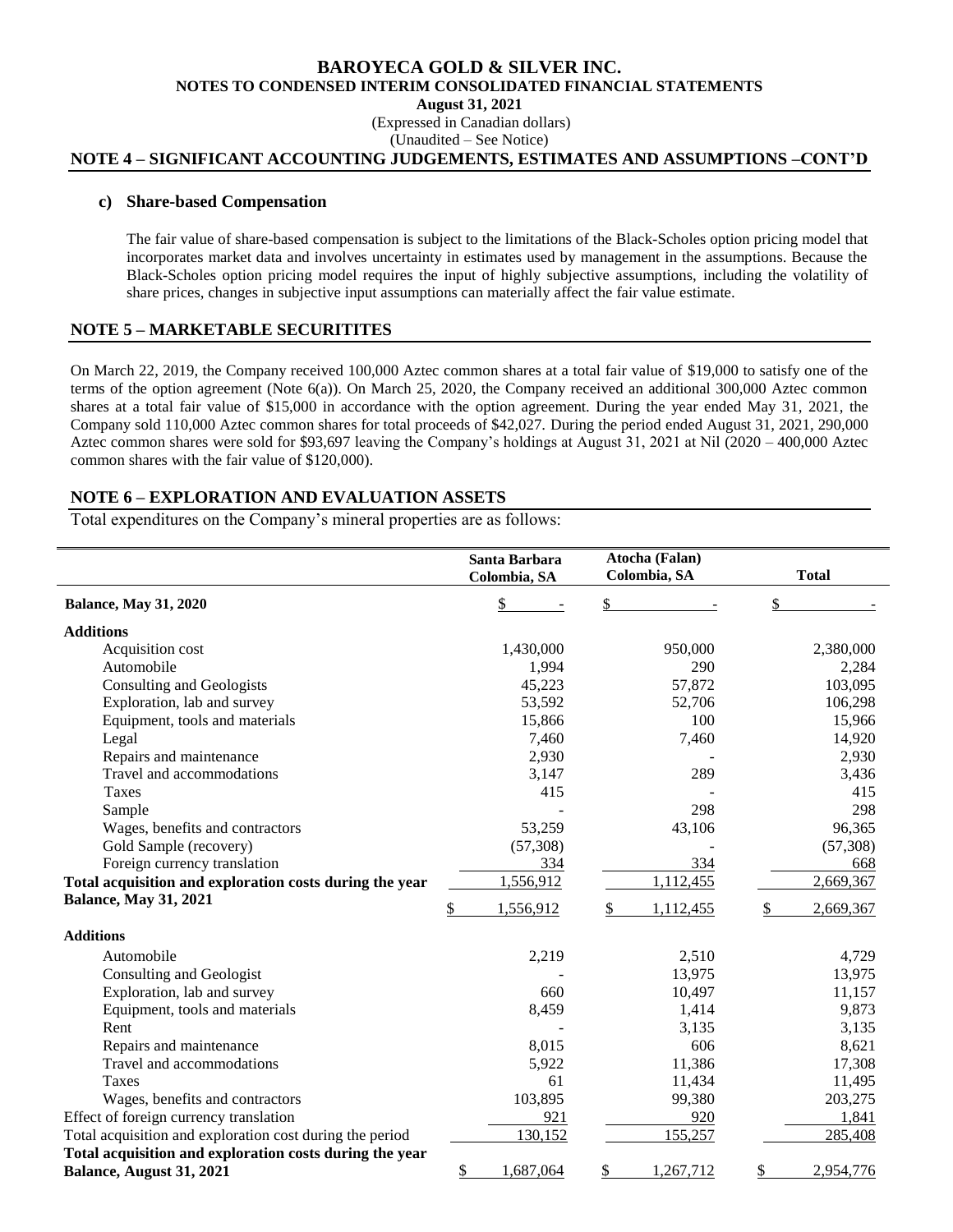**August 31, 2021**

(Expressed in Canadian dollars) (Unaudited – See Notice)

# **NOTE 6 – EXPLORATION AND EVALUATION ASSETS – CONT'D**

## **a) Colombia**

During the year end May 31, 2020, the Company entered into 2 option agreements with Malabar Gold Corp ("Malabar") whereby Baroyeca acquired 100% interest in two mineral properties (Santa Barbara and Falan Property) located in Colombia, South America, along with all of the machinery, equipment, surface rights, license, permits, data and records relating to the properties and held by Malabar.

To earn a 100% interest in the properties, the Company must complete the following:

# **i) Santa Barbara Property**

Pursuant to the agreement, the Company must make cash payments of \$1,750,000, and issue 7,000,000 common shares of the Company and must incur expenditures of \$500,000 on the property over a threeyear period as follows:

|                                     |                           | Number of     | Cash      |
|-------------------------------------|---------------------------|---------------|-----------|
|                                     |                           | <b>Shares</b> | S         |
| Within 7 days of signing            | (Paid)                    |               | 50,000    |
| On Closing                          | (Paid and Issued –        |               |           |
|                                     | fair valued at \$980,000) | 3,500,000     | 400,000   |
| Within 10 days following the first  |                           |               |           |
| anniversary of closing;             |                           | 1,750,000     | 825,000   |
| Within 10 days following the second |                           |               |           |
| anniversary of closing              |                           | 1,750,000     | 475,000   |
|                                     |                           |               |           |
|                                     |                           | 7,000,000     | 1,750,000 |

# **ii) Atocha Property (Formerly Falan Property)**

Pursuant to the agreement, the Company must make cash payment of \$1,050,000 and issue 5,000,000 common shares of the Company over a three-year period as follows:

|                                     |                           | Number of<br><b>Shares</b> | Cash<br>S |
|-------------------------------------|---------------------------|----------------------------|-----------|
| Within 7 days of signing            | (Paid)                    |                            | 50,000    |
| On Closing                          | (Paid and Issued –        |                            |           |
|                                     | fair valued at \$700,000) | 2,500,000                  | 200,000   |
| Within 10 days following the first  |                           |                            |           |
| anniversary of closing;             |                           | 1,250,000                  | 500,000   |
| Within 10 days following the second |                           |                            |           |
| anniversary of closing              |                           | 1,250,000                  | 300,000   |
|                                     |                           |                            |           |
|                                     |                           | 5,000,000                  | 1,050,000 |

## **Title to mineral properties**

Title to mineral properties involves certain inherent risks due to the difficulties of determining the validity of certain mineral titles as well as the potential for problems arising from the frequently ambiguous conveyancing history characteristic of many mineral properties. The Company has investigated title to all of its mineral properties and, to the best of its knowledge, title to all of its properties is in good standing.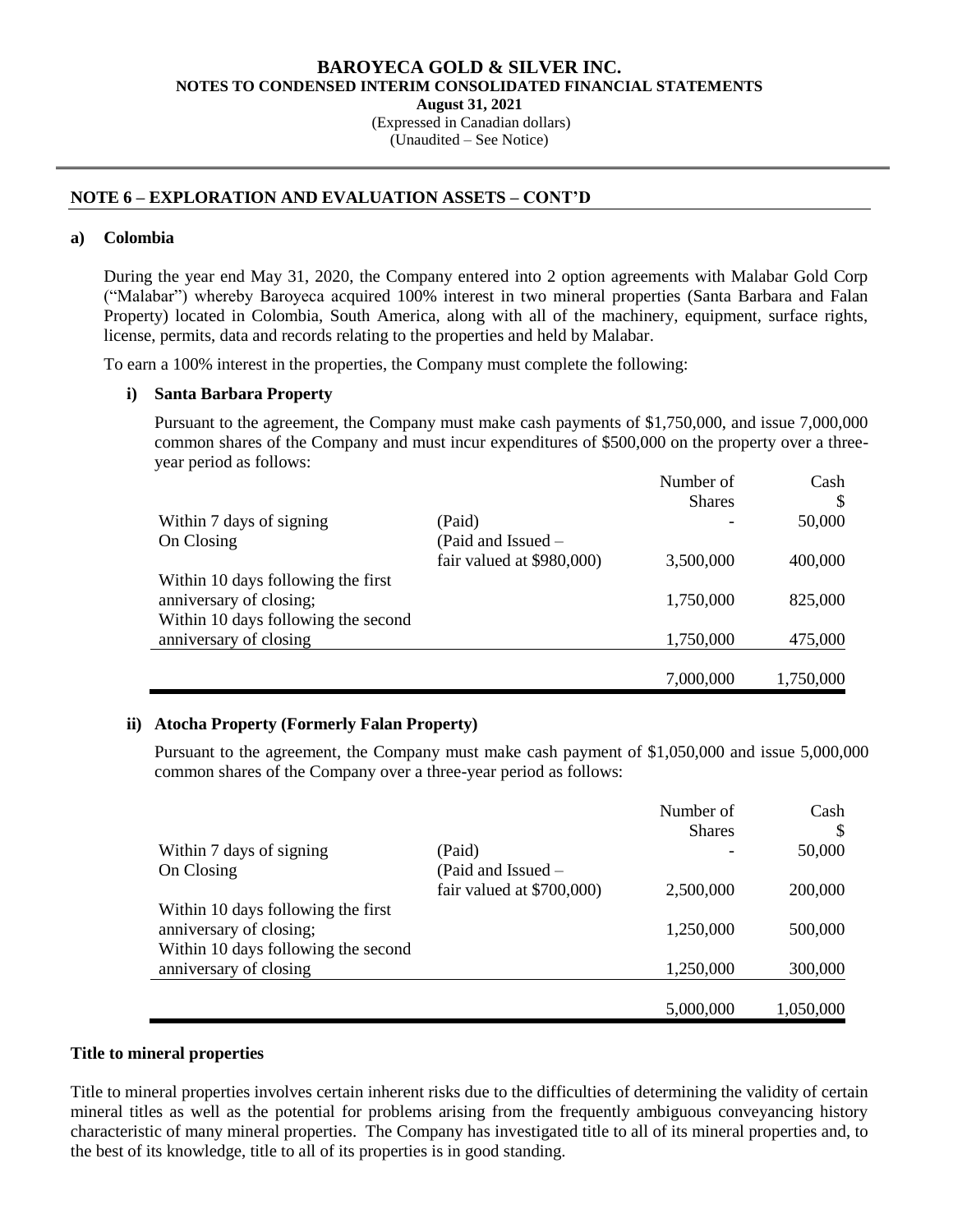(Expressed in Canadian dollars) (Unaudited – See Notice)

# **NOTE 7 – ACCOUNTS PAYABLE AND ACCRUED LIABILITIES**

|                                                      |    | August 31,<br>2021 | May 31,<br>2021         |
|------------------------------------------------------|----|--------------------|-------------------------|
| Trade accounts payable<br><b>Accrued liabilities</b> | \$ | 127,817<br>66,000  | \$<br>214,282<br>66,000 |
|                                                      | ¢  | 193,817            | 280,282                 |

## **NOTE 8 – ADVANCE PAYABLE**

The advance payable does not bear interest and has no specific terms for repayment.

# **NOTE 9 – SHARE CAPITAL**

# **a) Authorized Share Capital**

The Company is authorized to issue an unlimited number of common shares without par value.

## **b) Issued Common Shares**

During the period ended August 31, 2021, the Company has issued a total of 125,000 shares of its capital stock, as follows:

i) 125,000 common shares at \$0.165 pursuant to the exercise of warrants.

## **c) Stock options**

The Board of Directors is authorized, pursuant to the Company's Stock Option Plan, to grant options to directors, officers, consultants or employees to acquire up to 10% of issued and outstanding common shares. The exercise price of options granted shall not be less than the price permitted by any stock exchange on which the common shares are then listed or other regulatory body having jurisdiction. The options can be granted for a maximum term of 5 years and are subject to such vesting terms and conditions as may be specified by the Board of Directors.

The award of stock options is at the discretion of the Board of Directors. The Company has no formal objectives or criteria and relies on the recommendations of the Board of Directors.

During the period August 31, 2021 options outstanding were as follows:

- 3,350,000 shares purchase option at an exercise price of \$0.215 per share until June 24, 2026.
- 150,000 shares purchase option at an exercise price of \$0.265 per share until July 15, 2026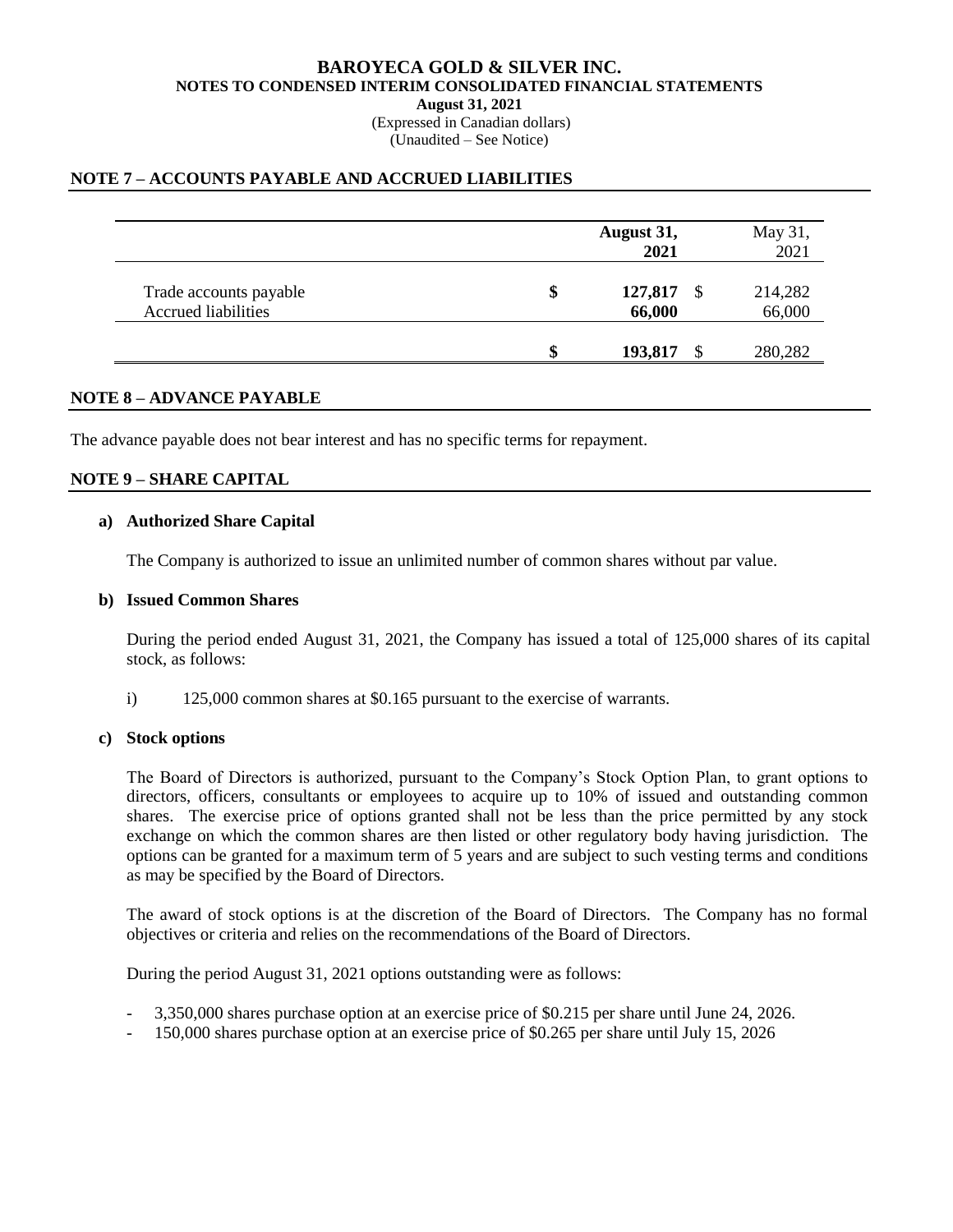(Expressed in Canadian dollars) (Unaudited – See Notice)

# **NOTE 9 – SHARE CAPITAL – CONT'D**

A summary of the Company's issued and outstanding options as at August 31, 2021 is presented below:

|                                   | <b>Options</b><br>Outstanding<br><b>Numbers</b> | Weighted<br>average<br>exercise price<br>\$ |
|-----------------------------------|-------------------------------------------------|---------------------------------------------|
| Balance, June 1, 2021             | ۰                                               |                                             |
| Options granted                   | 3,350,000                                       | 0.215                                       |
| Option granted under compensation | 150,000                                         | 0.265                                       |
| Balance, August 31, 2021          | 3,500,000                                       | 0.217                                       |

## **d) Warrants**

As at August 31, 2021, warrants outstanding were as follows:

- 2,700,000 share purchase warrants at an exercise price of \$0.165 per share until September 15, 2022.
- 8,343,089 share purchase warrants at an exercise price of \$0.30 per share until January 14, 2023.
- 856,911 share purchase warrants at an exercise price of \$0.30 per share until January 25, 2023
- 207,382 share purchase warrants at an excise price of \$0.30 per share until April 23, 2022
- 2,815,017 share purchase warrants at an exercise price of \$0.45 per share until April 23, 2022.

A summary of the Company's issued and outstanding warrants as at August 31, 2021 is presented below:

|                                         | <b>Warrants</b><br><b>Outstanding</b><br><b>Numbers</b> | Weighted average<br>exercise price |
|-----------------------------------------|---------------------------------------------------------|------------------------------------|
| Warrants issued under Finder's fee      | 207.382                                                 | 0.30000                            |
| Warrants issued under private placement | 14,715,017                                              | 0.30392                            |
| Balance, August 31, 2021                | 14,922,399                                              | 0.30387                            |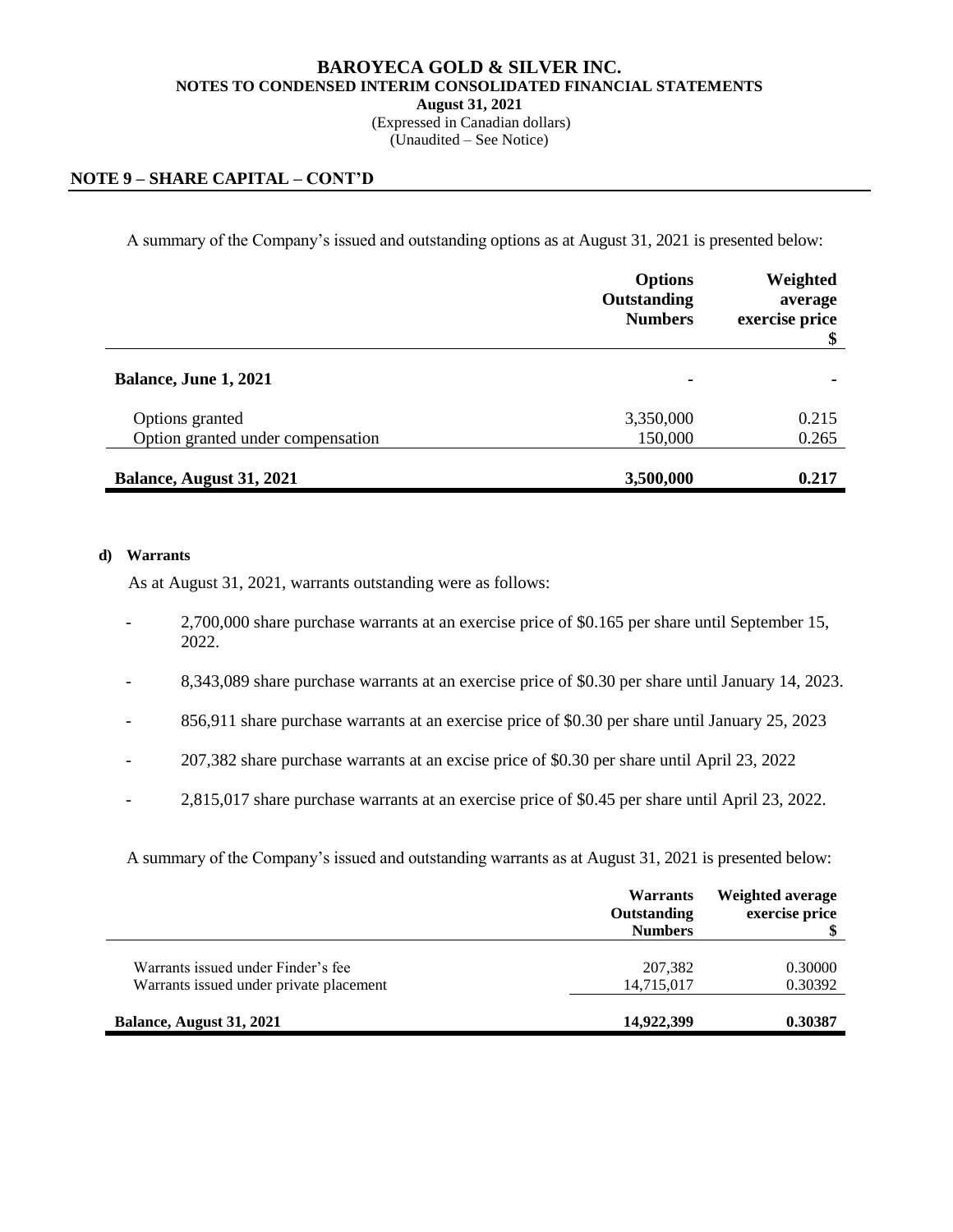# **BAROYECA GOLD & SILVER INC. NOTES TO CONDENSED INTERIM CONSOLIDATED FINANCIAL STATEMENTS August 31, 2021** (Expressed in Canadian dollars)

# (Unaudited – See Notice)

# **NOTE 10 – RELATED PARTY TRANSACTIONS**

# **Compensation of key management**

Key management includes the Company's directors. Key management compensation for the periods ended August 31, 2021 and August 31, 2020, comprised:

|                                  | August 31,<br>2021  | August 31,<br>2020 |
|----------------------------------|---------------------|--------------------|
| Director fees<br>Consulting fees | 600<br>\$<br>52,500 | ۰<br>15,000        |
|                                  | 52,500<br>S         | \$<br>15,000       |

# **Other related party transactions**

In addition to the compensation paid to directors, the Company had the following transactions with related parties:

- a) The Company paid management fees of \$NIL (August 31, 2020 \$15,000) to a company controlled by a director. As of August 31, 2021, \$NIL (May 31, 2020 – \$99,000) was payable to this company and is included in accounts payable and accrued liabilities. In fiscal 2020, the Company entered into debt settlement agreement with this party to settle all existing debts as at May 31, 2020 by issuing 1,200,000 common shares of the Company at a deemed price of \$0.0825 for a total of \$99,000. A gain on writeoff of accounts payable in the amount of \$279,500 was recorded in fiscal 2020. In January 2021, the Company issued 1,200,000 common shares with fair value of \$0.35 for a total of \$420,000 to settle the debt owed with carrying value of \$99,000 (2020 - \$378,500). A loss on settlement of debt for \$321,000 was recorded in fiscal year 2021.
- b) The Company incurred legal fees of \$18,000 (August 31, 2020 \$23,250) to a law firm of which a director of the Company is a principal. As at August 31, 2021, the Company had a balance payable of \$43,000 (May 31, 2020 - \$99,000) to this law firm which was included in due to related parties. In fiscal 2020, the Company entered into debt settlement agreement with this party to settle all existing debts as at May 31, 2020 by issuing 1,200,000 common shares of the Company at a deemed price of \$0.0825 for a total of \$99,000. A gain on write-off of accounts payable in the amount of \$112,648 was recorded in fiscal 2020. In January 2021, the Company issued 1,200,000 common shares with fair value of \$0.35 for a total of \$420,000 to settle the debt owed with carrying value of \$99,000 (2020 - \$211,648). A loss on settlement of debt for \$321,000 was recorded in fiscal year 2021.
- c) As of August 31, 2021, the Company owed \$NIL (May 31, 2020 \$99,000) to a company controlled by a director for expense reimbursement, and is included in due to related parties. In fiscal 2020, the Company entered into debt settlement agreement with this party to settle all existing debts as at May 31, 2020 by issuing 1,200,000 common shares of the Company at a deemed price of \$0.0825 for a total of \$99,000. A gain on write-off of accounts payable in the amount of \$89,749 was recorded in fiscal 2020. In January 2021, the Company issued 1,200,000 common shares with fair value of \$0.35 for a total of \$420,000 to settle the debt owed with carrying value of \$99,000 (2020 - \$188,749). A loss on settlement of debt for \$321,000 was recorded in fiscal year 2021.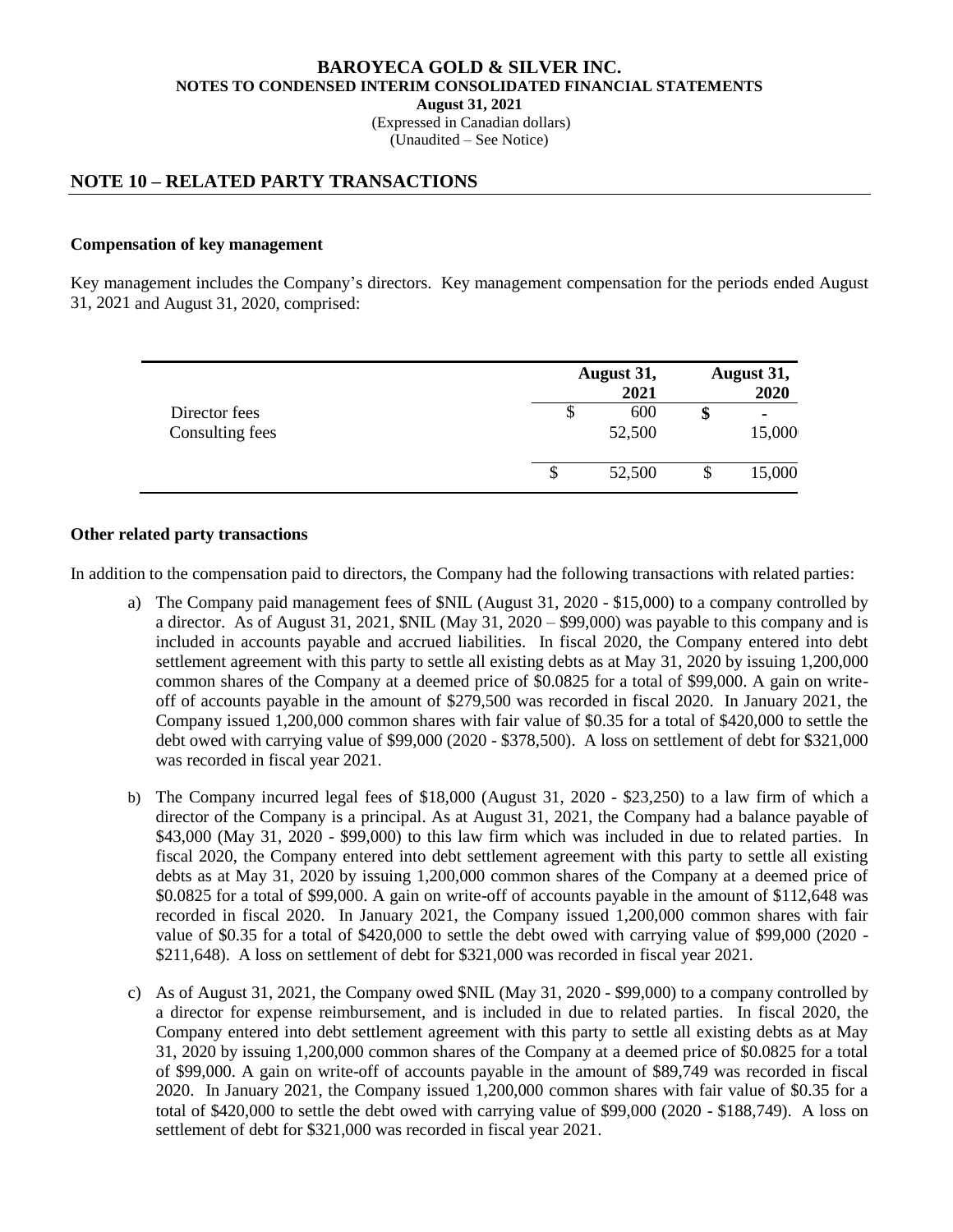(Expressed in Canadian dollars) (Unaudited – See Notice)

# **NOTE 10 – RELATED PARTY TRANSACTIONS – CONT'D**

- d) During the period August 31, 2021, the Company paid consulting fee of \$22,500 (May 2020 NIL) to a director of the Company. As of August 31, 2021 the Company had a balance payable of \$10,403 (May 31, 2020 - \$2,903) to this director of the Company, which was included in due to related parties.
- e) As at August 31, 2021, the Company owed \$NIL (May 31, 2020 \$99,000) to a director of the Company for expense reimbursement, and is included in due to related parties. In fiscal 2020, the Company entered into debt settlement agreement with this party to settle all existing debts as at May 31, 2020 by issuing 1,200,000 common shares of the Company at a deemed price of \$0.0825 for a total of \$99,000. A gain on write-off of accounts payable in the amount of \$174,265 was recorded in fiscal 2020. In January 2021, the Company issued 1,200,000 common shares with fair value of \$0.35 for a total of \$420,000 to settle the debt owed with carrying value of \$99,000 (2020 - \$273,265). A loss on settlement of debt for \$321,000 was recorded in fiscal year 2021.
- f) As of August 31, 2021, the Company owed \$483 (May 31, 2021 \$483) to a former director of the Company, who resigned on September 28, 2012, which is included in accounts payable and accrued liabilities.
- g) As at August 31, 2021, the Company paid consulting fee of \$30,000 to a company owned by a director of the Company.
- h) As at August 31, 2021, The Company owed \$16,350 (May 31, 2021 \$16,350) to a former director of the Company.

The amount due to/from related parties are non-interest bearing, unsecured and have no fixed terms of repayment.

# **NOTE 12 – SUPPLEMENTAL DISCLOSURE WITH RESPECT TO CASHFLOW**

There are no other material non-cash transactions need to be reported.

# **NOTE 13 – SEGMENTED INFORMATION**

The Company has one reportable segment being exploration and evaluation activities in Mexico and Colombia. As of August 31, 2021, Mexico subsidiary has been dormant for several years.

Geographic information of identifiable assets is as follows:

|                                   |    | August 31,<br>2021 |              | May 31,<br>2021 |
|-----------------------------------|----|--------------------|--------------|-----------------|
| Identifiable Assets:              |    |                    |              |                 |
| Equipment                         |    |                    |              |                 |
| <b>United States</b>              | \$ |                    | <sup>8</sup> |                 |
| Exploration and evaluation assets |    |                    |              |                 |
| Colombia                          |    | 2,954,776          |              | 2,669,367       |
|                                   | S  | 2,954,776 \$       |              | 2,669,367       |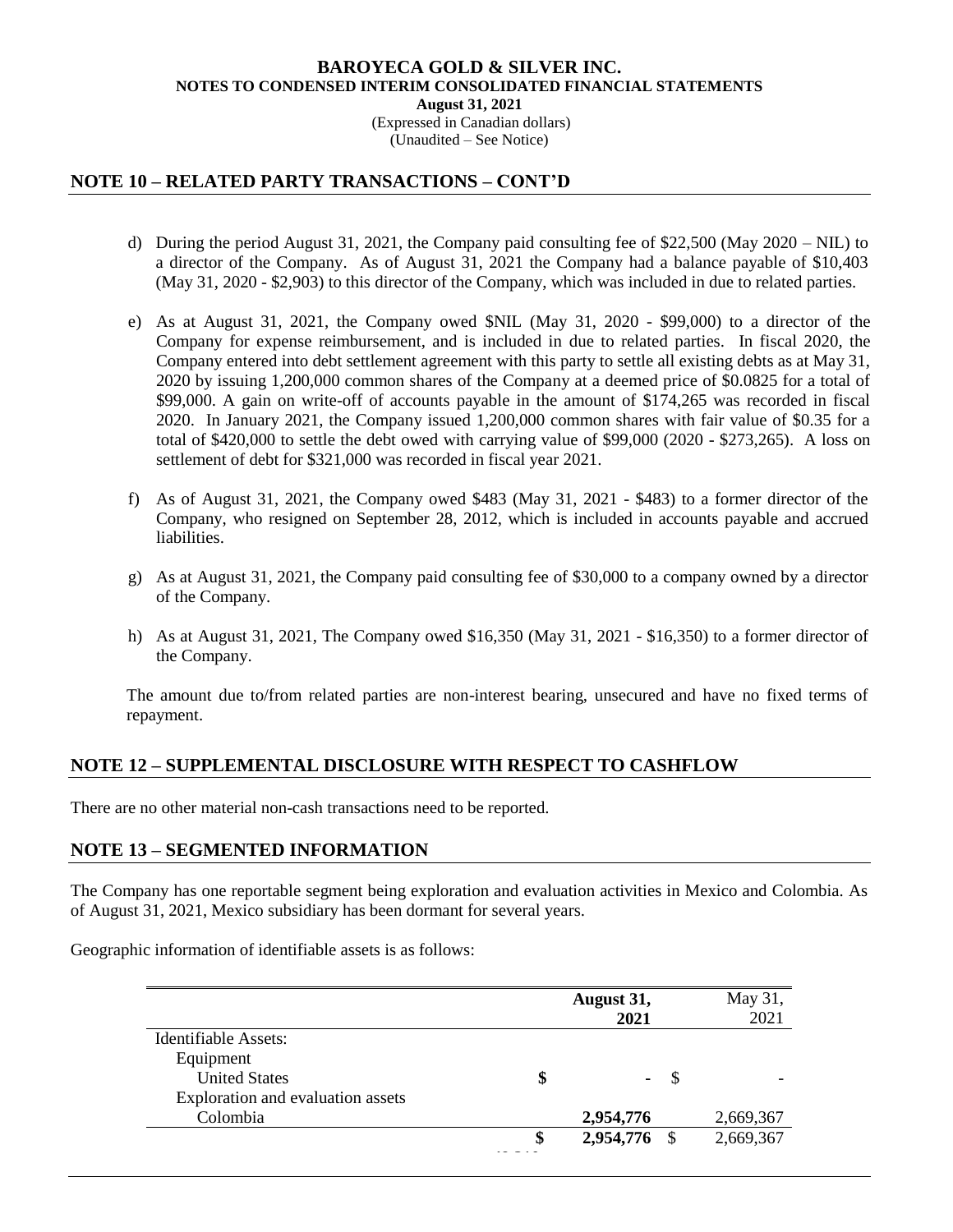(Expressed in Canadian dollars) (Unaudited – See Notice)

# **NOTE 14 – COMMITMENTS**

In May 2021, the Company signed a marketing service agreement with CapWest Investment Corp. ("CapWest") for marketing, public relations and advisory services, the Company agreed to pay fees of \$150,000 for an initial 2 month term and paid \$50,000 during the year ended May 31, 2021. Subsequent to May 31, 2021, the Company and CapWest mutually agreed to extend the payment terms to provide for a further payment of \$50,000 in the quarter ended August 31, 2021 (paid) with the remaining \$50,000 to be paid in the second quarter of fiscal 2022.

Pursuant to a Financial Services Agreement entered into in May 2021, the Company agreed to pay fees of \$7,000 per month for consulting services to be provided in Europe with respect to the listing of its shares on the Frankfurt Stock Exchange. The agreement is for a term of one year and the fees are paid quarterly in advance.

See also Note 6 herein for the commitments arising from the Mineral Property Option Agreements entered into during the year.

# **NOTE 15 – FINANCIAL RISK FACTORS**

The Company's risk exposures and the impact on the Company's financial instruments are summarized below:

# **a) Fair Value**

The fair value of the Company's amounts receivable, due from related parties, accounts payable and accrued liabilities, advance payable and line of credit approximate carrying value due to their short terms to maturity, which is the amount recorded on the consolidated statement of financial position. The Company's loan payable is recorded at amortized cost, and the Company's cash and marketable securities are recorded at fair value using Level 1quoted prices in active markets for identical assets or liabilities.

# **b) Credit risk**

Credit risk is the risk of loss associated with counterparty's inability to fulfil its payment obligations. As the Company's cash is held in major financial institutions, and the major component of amounts receivable is GST receivable from the government of Canada, the Company believes it has no significant credit risk.

# **c) Liquidity and funding risk**

Liquidity risk arises through the excess of financial obligations over available financial assets due at any point in time. The Company's approach to managing liquidity risk is to ensure that it will have sufficient liquidity to meet liabilities when due. As at August 31, 2021, the Company had a cash balance of \$1,688,701 to settle current liabilities of \$274,553. All of the Company's accounts payable and accrued liabilities have contractual maturities of 30 days or are due on demand.

The Company has historically relied on equity and debt financings to satisfy its capital requirements and will continue to depend heavily upon equity capital and debt to finance its activities. There can be no assurance the Company will be able to obtain the required financing in the future on acceptable terms. The ability of the Company to arrange additional financing in the future will depend, in part, on the prevailing market conditions.